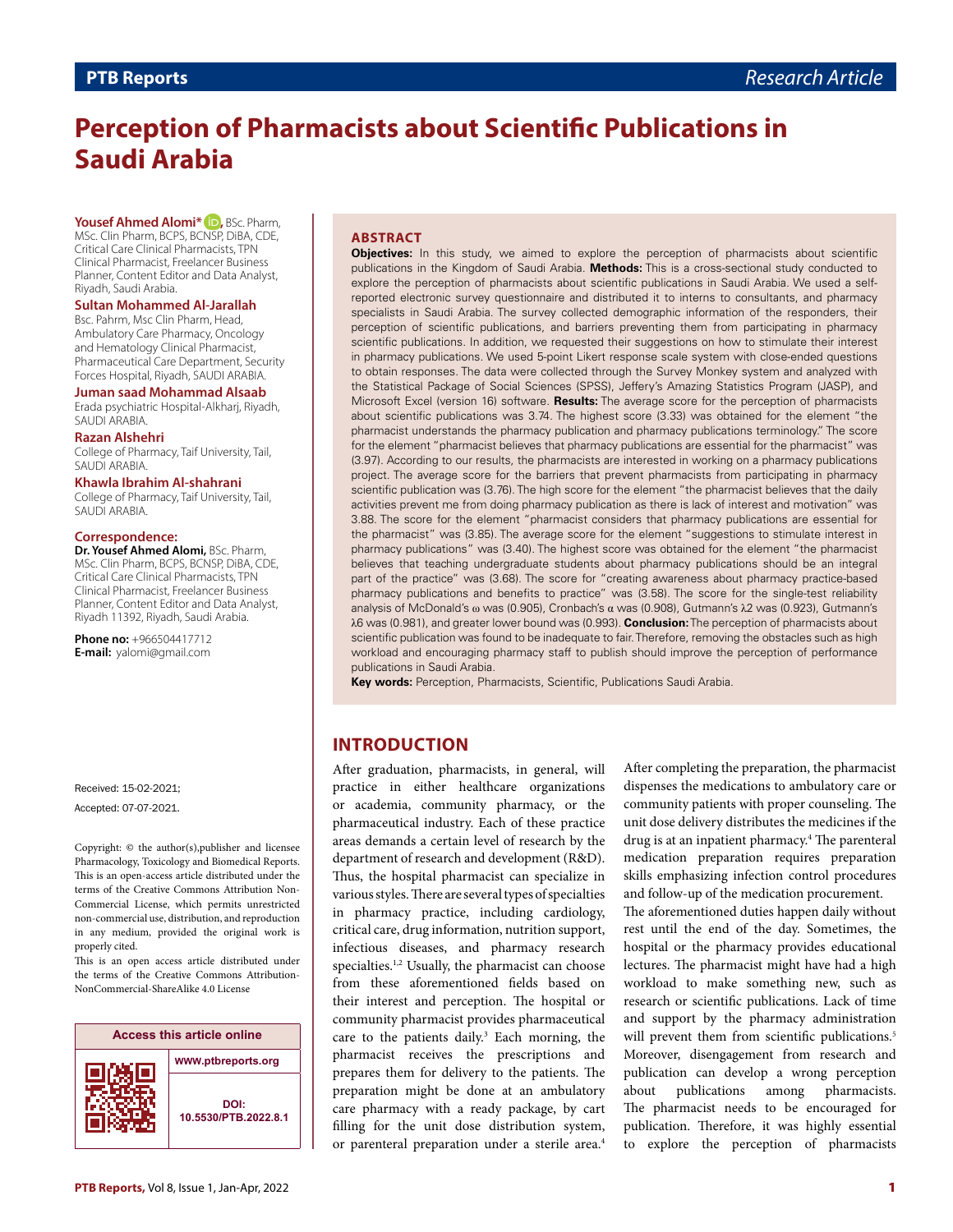about scientific publications in order to know the actual perception of pharmacists of scientific publications. They dedicated the reasons for perception and elements of stimulation. It is essential to have a positive perception of research publications in pharmacy practice. For example, if the pharmacist has a positive perception of research publications, then he/she will specialize in it and provide various outcomes.

On the contrary, if the pharmacist has a negative perception, then he/she will encounter multiple barriers that prevent them from publishing their work.5,6 Therefore, it is of utmost importance that we improve the perception of pharmacists about scientific publications so that they attempt to publish their work. So far, there are only a few studies that have discussed the perception of pharmacists about scientific publications.<sup>5-7</sup> Most of the previous studies have focused on pharmacist perception about research.<sup>8-12</sup> However, to the best of our knowledge, there are no studies have been conducted locally or in the Middle Eastern countries about the perception of pharmacists about scientific publications. Therefore, in this study, we aimed to assess the perception of pharmacists concerning research and publication in the Kingdom of Saudi Arabia.

### **METHODS**

This is a six-month cross-sectional study conducted to assess the perception of pharmacists about scientific publications in Saudi Arabia. We used a self-reported electronic survey questionnaire to obtain responses and distributed it to pharmacists, including interns to consultants and specialists in Saudi Arabia. All non-pharmacists, students, and incomplete surveys were excluded from the study. The survey collected demographic information of the responding pharmacists, their perception of scientific publications, and barriers that prevent them from participating in pharmacy scientific publications. We also collected their suggestions for stimulating their interest in publishing their work. We used a 5-point Likert response scale system with close-ended questions to obtain responses. According to the previous literature with unlimited population size, the sample was calculated for this cross-sectional study with the following parameters: the confidence level of 95%, a *z* score of 1.96, the margin of error of 5%, the population percentage of 50%, and drop-out rate of 10%.

Consequently, the sample size was calculated as 418 with a power of study of 80%.13-15 The response rate required for this sample size was at least 60–70%.15,16 The survey was distributed through social media such as Telegram, WhatsApp, and via face-to-face contact. In addition, a reminder message was sent once every 1-2 weeks. Expert reviewers and pilot testing validated the survey. The reliability tests such as McDonald's ω, Cronbach's αs, Gutmann's λ2, and Gutmann's λ6 were conducted. The data were collected through the Survey Monkey system and analyzed with Microsoft Excel (version 16), Statistical Package of Social Sciences (SPSS), and Jeffery's Amazing Statistics Program (JASP) software. We performed descriptive and frequency analysis, the goodness of fit analysis, correlation analysis, and inferential analysis on the factors that affect the perception of pharmacists about scientific publications. The STROBE (Strengthening the reporting of observational studies in epidemiology statement: guidelines for reporting observational studies) guided fore reporting of this study.17-19

### **RESULTS**

A total number of 543 pharmacists responded to this questionnaire. Of them, more than one-quarter belonged to the central region (155 (28.55%)) and eastern region (133 (24.49%)), with a statistically significant difference between the provinces (*p*=0.000). Most of the responders were from private primary care centers (110 (20.26%)) and Ministry of Health (MOH) hospitals (97 (17.86%)), with statistically significant differences between working sites (*p*=0.000). There were 321 (59.12%) female and 351 (64.64%) Saudi nationals and 192 (35.36%) non-Saudi nationals, with statistically significant differences between them (*p*=0.000). Most of the responders were in the age group of 30–44 years (209 (38.49%)) and 18–29 years (166 (30.57%)), with statistically significant difference between all age groups  $(p=0.000)$ . Most of the pharmacists were community pharmacists (107 (19.74%)) and pharmacy supervisors (57 (10.52%)), with statistically significant differences between all levels of qualifications  $(p=0.000)$ . Most of the responders held Diploma in Pharmacy (202 (37.20%)), Bachelor in pharmacy (199 (36.65%)), and Master of Science in Clinical Pharmacy degree (140 (25.78%)). Most of the pharmacists had a work experience of 6–10 years (140 (34.15%)) and 3–5 years (124 (30.24%)), with a statistically significant difference between all levels of work experience (*p*=0.000). More than two-thirds of the responders were board-certified pharmaceutical specialists (367 (68.21%)). Most of them were Board Certified Critical Care (220 (40.89%)) and Board-Certified Nuclear Pharmacist (218 (40.52%)), followed by Board Certified Ambulatory Care (192 (35.69%)) and Board-Certified Nutrition Support 187 (34.76%) pharmacists. Most of the practice areas were in the department of narcotics (61 (11.25%)), clinical pharmacy  $(59 (10.89\%))$ , and repacking  $(57 (10.52\%))$ , with statistically significant difference between all sites (*p*=0.000). There was a medium positive correlation between age (years) and years of experience in pharmacy career based on Kendall's tau\_b (0.414) and Spearman's rho (0.485) correlation coefficients, with a statistically significant difference between them (*p*<0.001). There was a medium positive correlation between the worksite and current position based on Kendall's tau\_b (0.457) and Spearman's rho (0.610) correlation coefficients, with a statistically significant difference between them (*p*<0.001) (Tables 1 and 2). The average score of perception of pharmacists about scientific publications was (3.74). The element "the pharmacist understands the pharmacy publication and pharmacy publications terminology" obtained a score of 3.33. The pharmacists believe that pharmacy publications are essential for the pharmacist (3.97). They are interested in working on a pharmacy publications project. In contrast, the lowest score was obtained for the element "the pharmacy publications vital for my recognition and self-satisfaction" (3.40). The score for the element "the pharmacist can evaluate the pharmacy publications findings regarding their application to pharmacy practice" was 3.58, and for the element "pharmacists believe that the pharmacy publications enhance the quality of patient care" was 3.59, with a statistically significant difference between the responses  $(p<0.05)$ . All aspects of perception of pharmacists about scientific publications were statistically significant between responses (*p*<0.05) (Table 3). The average score for the element "barriers that prevent pharmacists from participating in pharmacy scientific publication" was 3.76. The score for the element "the pharmacist believes the daily activities prevent me from doing pharmacy publication Lack of interest and motivation" was (3.88. The score for the element "pharmacist considers those pharmacy publications essential for the pharmacist" was 3.85. In contrast, low scores were obtained for the elements "difficulty in obtaining ethical approval" (3.64) and "lack of supervision/ mentorship" (3.68), with statistically significant difference between the responses  $(p<0.05)$ . All responses about aspects of perception of pharmacists about scientific publications were statistically significant  $(p<0.05)$  (Table 4). The average score for the element "suggestions to stimulate interest in pharmacy publications" was (3.40). The highest score (3.68) was obtained for the element "the pharmacist believes that teaching undergraduate about pharmacy publication to students should be an integral part of the practice. The score for the element "creating awareness about practice-based pharmacy publications and benefits to practice" was (3.58). In contrast, the score for the element "have pharmacy publications-experienced pharmacist's mentor" was

222 (40.88%) male responders. Based on nationality, there were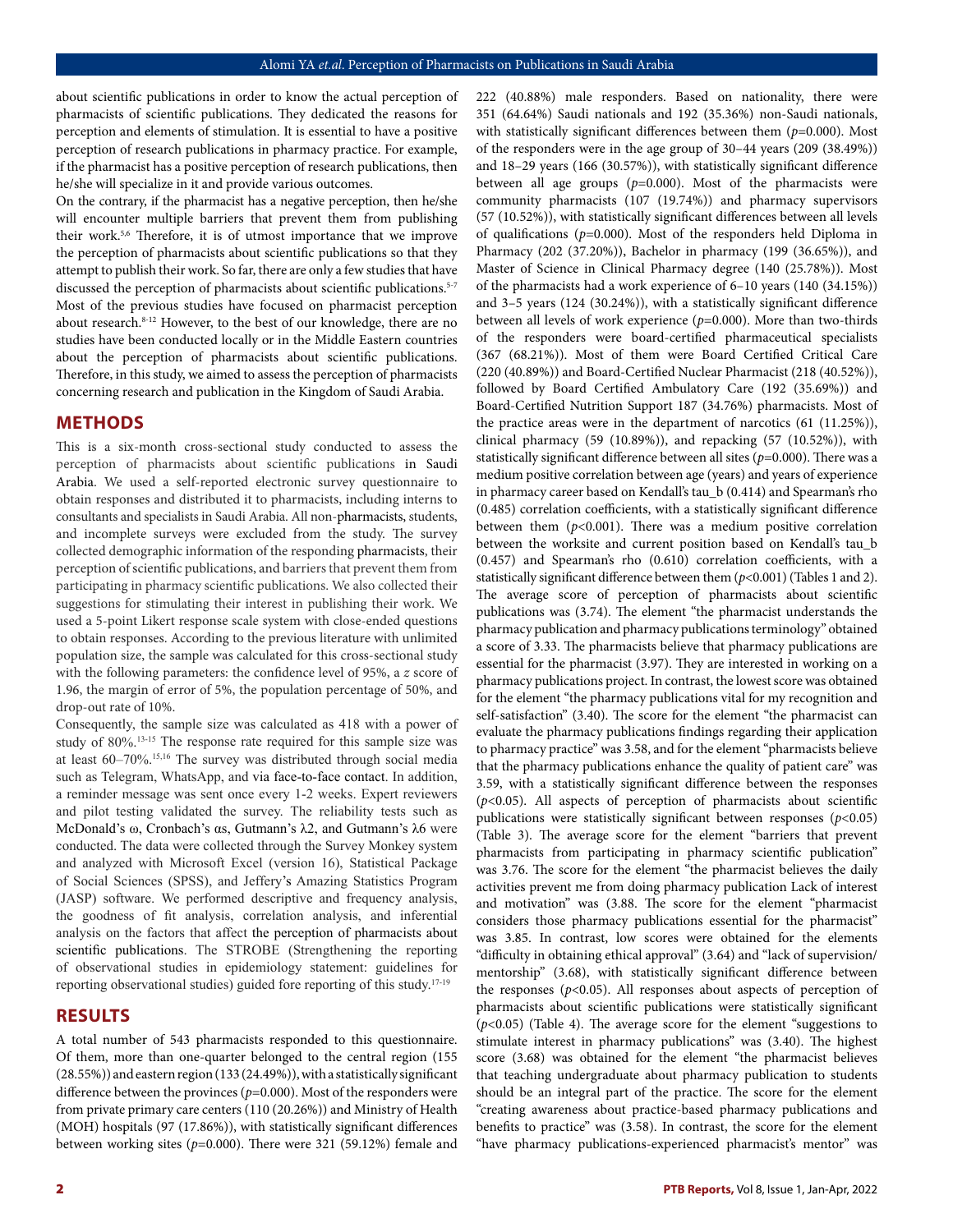| Table 1: Demographic, social information. |                          |                                   |                         |
|-------------------------------------------|--------------------------|-----------------------------------|-------------------------|
| <b>Locations</b>                          | <b>Response</b><br>Count | <b>Response</b><br><b>Percent</b> | <i>p</i> -value<br>(X2) |
| Central area                              | 155                      | 28.55%                            |                         |
| North area                                | 115                      | 21.18%                            |                         |
| South area                                | 52                       | 9.58%                             | 0.000                   |
| East area                                 | 133                      | 24.49%                            |                         |
| West area                                 | 88                       | 16.21%                            |                         |
| Answered question                         | 543                      |                                   |                         |
| Skipped question                          | $\bf{0}$                 |                                   |                         |
| <b>Site of work</b>                       | <b>Response</b><br>Count | <b>Response</b><br><b>Percent</b> | <i>p</i> -value<br>(X2) |
| Ministry of Health                        | 85                       | 15.65%                            |                         |
| General Medical Directorate<br>in Region  | 68                       | 12.52%                            |                         |
| MOH government Hospital                   | 97                       | 17.86%                            |                         |
| Non-MOH government<br>Hospital            | 48                       | 8.84%                             |                         |
| MOH-Primary Care Center                   | 31                       | 5.71%                             | 0.000                   |
| Private Hospital                          | 16                       | 2.95%                             |                         |
| Private Primary Care Center               | 110                      | 20.26%                            |                         |
| Community pharmacy                        | 48                       | 8.84%                             |                         |
| University                                | 27                       | 4.97%                             |                         |
| Pharmaceutical company                    | 8                        | 1.47%                             |                         |
| Non employment                            | 5                        | 0.92%                             |                         |
| Answered question                         | 543                      |                                   |                         |
| Skipped question                          | $\bf{0}$                 |                                   |                         |
| <b>Gender</b>                             | <b>Response</b><br>Count | <b>Response</b><br><b>Percent</b> |                         |
| Male                                      | 222                      | 40.88%                            |                         |
| Female                                    | 321                      | 59.12%                            | 0.000                   |
| Answered question                         | 543                      |                                   |                         |
| Skipped question                          | $\bf{0}$                 |                                   |                         |
| <b>Nationality</b>                        | Response<br><b>Count</b> | <b>Response</b><br><b>Percent</b> |                         |
| Saudi                                     | 351                      | 64.64%                            | 0.000                   |
| Non-Saudi                                 | 192                      | 35.36%                            |                         |
| Answered question                         | 543                      |                                   |                         |
| Skipped question                          | $\bf{0}$                 |                                   |                         |
| Age                                       | Response<br>Count        | <b>Response</b><br><b>Percent</b> |                         |
| 18-29                                     | 166                      | 30.57%                            |                         |
| 30-44                                     | 209                      | 38.49%                            | 0.000                   |
| $45 - 60$                                 | 137                      | 25.23%                            |                         |
| > 60                                      | 31                       | 5.71%                             |                         |
| Answered question                         | 543                      |                                   |                         |
| Skipped question                          | $\bf{0}$                 |                                   |                         |

| <b>Pharmacist's Qualifications</b><br><b>Response</b><br><i>p</i> -value<br><b>Response</b><br>Count<br><b>Percent</b><br>(X2)<br>Diploma pharmacy<br>46<br>8.47%<br>BSc. Pharm<br>199<br>36.65%<br>M.S<br>16.76%<br>91<br>MSc. Clinical Pharmacy<br>140<br>25.78%<br>Pharm.D<br>202<br>37.20%<br>Ph.D<br>98<br>18.05%<br><b>MBA</b><br>83<br>15.29%<br>Pharmacy Residency Two years (R1)<br>90<br>16.57%<br>Pharmacy Residency one year (R2)<br>93<br>17.13%<br>Fellowship<br>23.39%<br>127<br>Student pharmacist<br>69<br>12.71%<br>23<br>4.24%<br>Intern pharmacist<br>543<br>Answered question<br>Skipped question<br>$\bf{0}$<br><b>Board of Pharmacy Specialties</b><br>Response<br>Response<br>certificate<br>Count<br><b>Percent</b><br>Board Certified Ambulatory Care<br>192<br>35.69%<br>Pharmacist (BCACP)<br><b>Board Certified Critical Care</b><br>220<br>40.89%<br>Pharmacist (BCCCP)<br>Board Certified Nuclear Pharmacist<br>218<br>40.52%<br>(BCNP)<br><b>Board Certified Nutrition Support</b><br>187<br>34.76%<br>Pharmacist (BCNSP)<br>Board-certified Oncology Pharmacist<br>39<br>7.25%<br>(BCOP)<br>Board Certified Pediatric Pharmacy<br>58<br>10.78%<br>Specialist (BCPPS)<br>Board Certified Pharmacotherapy<br>71<br>13.20%<br>Specialists (BCPS)<br>Board-certified Psychiatric Pharmacist<br>64<br>11.90%<br>(BCPP)<br>Non<br>171<br>31.78%<br>Answered question<br>538<br>Skipped question<br>5<br><b>Position Held</b><br>Response<br><b>Response</b><br>Count<br><b>Percent</b><br>General Manager of Pharmaceutical<br>13<br>2.40%<br>care<br>Manager of Pharmaceutical care at<br>0.000<br>49<br>the region<br>9.04%<br>Director of Hospital pharmacy<br>42<br>7.75%<br>Supervisor of pharmacy units<br>57<br>10.52%<br>Director of Primary care center<br>pharmacy<br>38<br>7.01% | Table 2: Demographic, social information. |  |  |
|------------------------------------------------------------------------------------------------------------------------------------------------------------------------------------------------------------------------------------------------------------------------------------------------------------------------------------------------------------------------------------------------------------------------------------------------------------------------------------------------------------------------------------------------------------------------------------------------------------------------------------------------------------------------------------------------------------------------------------------------------------------------------------------------------------------------------------------------------------------------------------------------------------------------------------------------------------------------------------------------------------------------------------------------------------------------------------------------------------------------------------------------------------------------------------------------------------------------------------------------------------------------------------------------------------------------------------------------------------------------------------------------------------------------------------------------------------------------------------------------------------------------------------------------------------------------------------------------------------------------------------------------------------------------------------------------------------------------------------------------------------------------------------------------------------------------|-------------------------------------------|--|--|
|                                                                                                                                                                                                                                                                                                                                                                                                                                                                                                                                                                                                                                                                                                                                                                                                                                                                                                                                                                                                                                                                                                                                                                                                                                                                                                                                                                                                                                                                                                                                                                                                                                                                                                                                                                                                                        |                                           |  |  |
|                                                                                                                                                                                                                                                                                                                                                                                                                                                                                                                                                                                                                                                                                                                                                                                                                                                                                                                                                                                                                                                                                                                                                                                                                                                                                                                                                                                                                                                                                                                                                                                                                                                                                                                                                                                                                        |                                           |  |  |
|                                                                                                                                                                                                                                                                                                                                                                                                                                                                                                                                                                                                                                                                                                                                                                                                                                                                                                                                                                                                                                                                                                                                                                                                                                                                                                                                                                                                                                                                                                                                                                                                                                                                                                                                                                                                                        |                                           |  |  |
|                                                                                                                                                                                                                                                                                                                                                                                                                                                                                                                                                                                                                                                                                                                                                                                                                                                                                                                                                                                                                                                                                                                                                                                                                                                                                                                                                                                                                                                                                                                                                                                                                                                                                                                                                                                                                        |                                           |  |  |
|                                                                                                                                                                                                                                                                                                                                                                                                                                                                                                                                                                                                                                                                                                                                                                                                                                                                                                                                                                                                                                                                                                                                                                                                                                                                                                                                                                                                                                                                                                                                                                                                                                                                                                                                                                                                                        |                                           |  |  |
|                                                                                                                                                                                                                                                                                                                                                                                                                                                                                                                                                                                                                                                                                                                                                                                                                                                                                                                                                                                                                                                                                                                                                                                                                                                                                                                                                                                                                                                                                                                                                                                                                                                                                                                                                                                                                        |                                           |  |  |
|                                                                                                                                                                                                                                                                                                                                                                                                                                                                                                                                                                                                                                                                                                                                                                                                                                                                                                                                                                                                                                                                                                                                                                                                                                                                                                                                                                                                                                                                                                                                                                                                                                                                                                                                                                                                                        |                                           |  |  |
|                                                                                                                                                                                                                                                                                                                                                                                                                                                                                                                                                                                                                                                                                                                                                                                                                                                                                                                                                                                                                                                                                                                                                                                                                                                                                                                                                                                                                                                                                                                                                                                                                                                                                                                                                                                                                        |                                           |  |  |
|                                                                                                                                                                                                                                                                                                                                                                                                                                                                                                                                                                                                                                                                                                                                                                                                                                                                                                                                                                                                                                                                                                                                                                                                                                                                                                                                                                                                                                                                                                                                                                                                                                                                                                                                                                                                                        |                                           |  |  |
|                                                                                                                                                                                                                                                                                                                                                                                                                                                                                                                                                                                                                                                                                                                                                                                                                                                                                                                                                                                                                                                                                                                                                                                                                                                                                                                                                                                                                                                                                                                                                                                                                                                                                                                                                                                                                        |                                           |  |  |
|                                                                                                                                                                                                                                                                                                                                                                                                                                                                                                                                                                                                                                                                                                                                                                                                                                                                                                                                                                                                                                                                                                                                                                                                                                                                                                                                                                                                                                                                                                                                                                                                                                                                                                                                                                                                                        |                                           |  |  |
|                                                                                                                                                                                                                                                                                                                                                                                                                                                                                                                                                                                                                                                                                                                                                                                                                                                                                                                                                                                                                                                                                                                                                                                                                                                                                                                                                                                                                                                                                                                                                                                                                                                                                                                                                                                                                        |                                           |  |  |
|                                                                                                                                                                                                                                                                                                                                                                                                                                                                                                                                                                                                                                                                                                                                                                                                                                                                                                                                                                                                                                                                                                                                                                                                                                                                                                                                                                                                                                                                                                                                                                                                                                                                                                                                                                                                                        |                                           |  |  |
|                                                                                                                                                                                                                                                                                                                                                                                                                                                                                                                                                                                                                                                                                                                                                                                                                                                                                                                                                                                                                                                                                                                                                                                                                                                                                                                                                                                                                                                                                                                                                                                                                                                                                                                                                                                                                        |                                           |  |  |
|                                                                                                                                                                                                                                                                                                                                                                                                                                                                                                                                                                                                                                                                                                                                                                                                                                                                                                                                                                                                                                                                                                                                                                                                                                                                                                                                                                                                                                                                                                                                                                                                                                                                                                                                                                                                                        |                                           |  |  |
|                                                                                                                                                                                                                                                                                                                                                                                                                                                                                                                                                                                                                                                                                                                                                                                                                                                                                                                                                                                                                                                                                                                                                                                                                                                                                                                                                                                                                                                                                                                                                                                                                                                                                                                                                                                                                        |                                           |  |  |
|                                                                                                                                                                                                                                                                                                                                                                                                                                                                                                                                                                                                                                                                                                                                                                                                                                                                                                                                                                                                                                                                                                                                                                                                                                                                                                                                                                                                                                                                                                                                                                                                                                                                                                                                                                                                                        |                                           |  |  |
|                                                                                                                                                                                                                                                                                                                                                                                                                                                                                                                                                                                                                                                                                                                                                                                                                                                                                                                                                                                                                                                                                                                                                                                                                                                                                                                                                                                                                                                                                                                                                                                                                                                                                                                                                                                                                        |                                           |  |  |
|                                                                                                                                                                                                                                                                                                                                                                                                                                                                                                                                                                                                                                                                                                                                                                                                                                                                                                                                                                                                                                                                                                                                                                                                                                                                                                                                                                                                                                                                                                                                                                                                                                                                                                                                                                                                                        |                                           |  |  |
|                                                                                                                                                                                                                                                                                                                                                                                                                                                                                                                                                                                                                                                                                                                                                                                                                                                                                                                                                                                                                                                                                                                                                                                                                                                                                                                                                                                                                                                                                                                                                                                                                                                                                                                                                                                                                        |                                           |  |  |
|                                                                                                                                                                                                                                                                                                                                                                                                                                                                                                                                                                                                                                                                                                                                                                                                                                                                                                                                                                                                                                                                                                                                                                                                                                                                                                                                                                                                                                                                                                                                                                                                                                                                                                                                                                                                                        |                                           |  |  |
|                                                                                                                                                                                                                                                                                                                                                                                                                                                                                                                                                                                                                                                                                                                                                                                                                                                                                                                                                                                                                                                                                                                                                                                                                                                                                                                                                                                                                                                                                                                                                                                                                                                                                                                                                                                                                        |                                           |  |  |
|                                                                                                                                                                                                                                                                                                                                                                                                                                                                                                                                                                                                                                                                                                                                                                                                                                                                                                                                                                                                                                                                                                                                                                                                                                                                                                                                                                                                                                                                                                                                                                                                                                                                                                                                                                                                                        |                                           |  |  |
|                                                                                                                                                                                                                                                                                                                                                                                                                                                                                                                                                                                                                                                                                                                                                                                                                                                                                                                                                                                                                                                                                                                                                                                                                                                                                                                                                                                                                                                                                                                                                                                                                                                                                                                                                                                                                        |                                           |  |  |
|                                                                                                                                                                                                                                                                                                                                                                                                                                                                                                                                                                                                                                                                                                                                                                                                                                                                                                                                                                                                                                                                                                                                                                                                                                                                                                                                                                                                                                                                                                                                                                                                                                                                                                                                                                                                                        |                                           |  |  |
|                                                                                                                                                                                                                                                                                                                                                                                                                                                                                                                                                                                                                                                                                                                                                                                                                                                                                                                                                                                                                                                                                                                                                                                                                                                                                                                                                                                                                                                                                                                                                                                                                                                                                                                                                                                                                        |                                           |  |  |
|                                                                                                                                                                                                                                                                                                                                                                                                                                                                                                                                                                                                                                                                                                                                                                                                                                                                                                                                                                                                                                                                                                                                                                                                                                                                                                                                                                                                                                                                                                                                                                                                                                                                                                                                                                                                                        |                                           |  |  |
|                                                                                                                                                                                                                                                                                                                                                                                                                                                                                                                                                                                                                                                                                                                                                                                                                                                                                                                                                                                                                                                                                                                                                                                                                                                                                                                                                                                                                                                                                                                                                                                                                                                                                                                                                                                                                        |                                           |  |  |
|                                                                                                                                                                                                                                                                                                                                                                                                                                                                                                                                                                                                                                                                                                                                                                                                                                                                                                                                                                                                                                                                                                                                                                                                                                                                                                                                                                                                                                                                                                                                                                                                                                                                                                                                                                                                                        |                                           |  |  |
|                                                                                                                                                                                                                                                                                                                                                                                                                                                                                                                                                                                                                                                                                                                                                                                                                                                                                                                                                                                                                                                                                                                                                                                                                                                                                                                                                                                                                                                                                                                                                                                                                                                                                                                                                                                                                        |                                           |  |  |
|                                                                                                                                                                                                                                                                                                                                                                                                                                                                                                                                                                                                                                                                                                                                                                                                                                                                                                                                                                                                                                                                                                                                                                                                                                                                                                                                                                                                                                                                                                                                                                                                                                                                                                                                                                                                                        |                                           |  |  |
|                                                                                                                                                                                                                                                                                                                                                                                                                                                                                                                                                                                                                                                                                                                                                                                                                                                                                                                                                                                                                                                                                                                                                                                                                                                                                                                                                                                                                                                                                                                                                                                                                                                                                                                                                                                                                        |                                           |  |  |
|                                                                                                                                                                                                                                                                                                                                                                                                                                                                                                                                                                                                                                                                                                                                                                                                                                                                                                                                                                                                                                                                                                                                                                                                                                                                                                                                                                                                                                                                                                                                                                                                                                                                                                                                                                                                                        |                                           |  |  |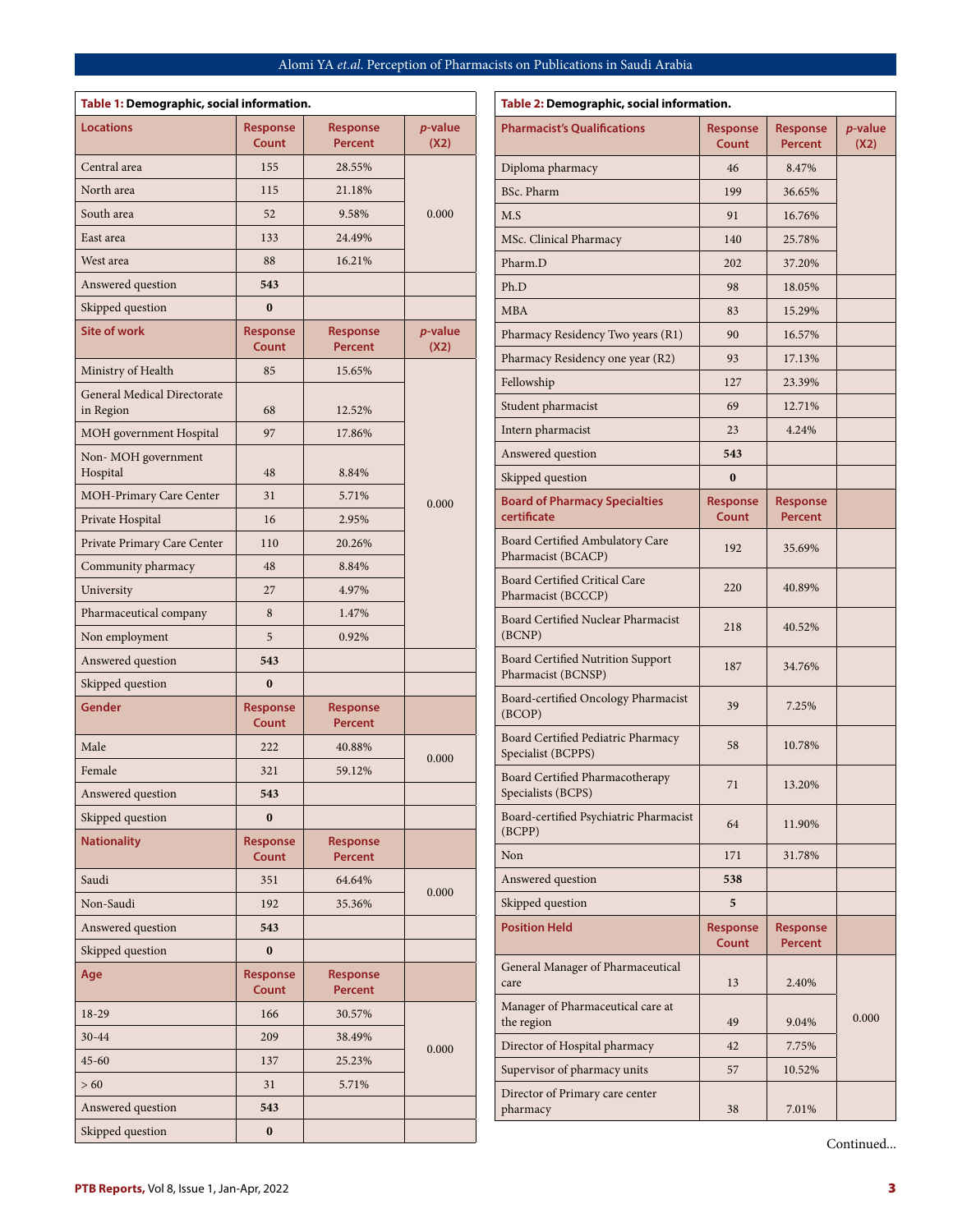| <b>Table 2: Cont'd</b>                           |                          |                                   |       |
|--------------------------------------------------|--------------------------|-----------------------------------|-------|
| Pharmacy Technicians                             | 51                       | 9.41%                             |       |
| Lecturer                                         | 24                       | 4.43%                             |       |
| Staff Pharmacist                                 | 49                       | 9.04%                             |       |
| Community Pharmacist                             | 107                      | 19.74%                            |       |
| <b>Clinical Pharmacist</b>                       | 27                       | 4.98%                             |       |
| Deputy Director of Pharmacy                      | 49                       | 9.04%                             |       |
| Manager                                          | 26                       | 4.80%                             |       |
| Pharmaceutical company<br>representative         | $\overline{4}$           | 0.74%                             |       |
| Pharmaceutical company supervisor                | 1                        | 0.18%                             |       |
| Non employment                                   | 5                        | 0.92%                             |       |
| Answered question                                | 542                      |                                   |       |
| Skipped question                                 | $\mathbf{1}$             |                                   |       |
| <b>Years of experience at Dentists</b><br>career | <b>Response</b><br>Count | <b>Response</b><br><b>Percent</b> |       |
| $\leq$ 3                                         | 64                       | 15.61%                            |       |
| $3 - 5$                                          | 124                      | 30.24%                            |       |
| $6 - 10$                                         | 140                      | 34.15%                            | 0.000 |
| $11 - 15$                                        | 65                       | 15.85%                            |       |
| >15                                              | 17                       | 4.15%                             |       |
| Answered question                                | 410                      |                                   |       |
|                                                  |                          |                                   |       |
| Skipped question                                 | 133                      |                                   |       |
| Pharmacy practice area                           | <b>Response</b><br>Count | <b>Response</b><br><b>Percent</b> |       |
| <b>Inpatient Pharmacy</b>                        | 51                       | 9.41%                             |       |
| Outpatient Pharmacy                              | 38                       | 7.01%                             |       |
| Satellite Pharmacy                               | 45                       | 8.30%                             |       |
| <b>Narcotics</b>                                 | 61                       | 11.25%                            |       |
| <b>Extemporaneous Preparation</b>                | 28                       | 5.17%                             |       |
| Clinical Pharmacy                                | 59                       | 10.89%                            |       |
| <b>Inventory Control</b>                         | 34                       | 6.27%                             |       |
| Drug Information                                 | $\overline{4}$           | 0.74%                             |       |
| Emergency pharmacy                               | 39                       | 7.20%                             |       |
| Medication safety                                | 39                       | 7.20%                             | 0.000 |
| Repacking                                        | 57                       | 10.52%                            |       |
| Pharmacy Education and Training                  | 24                       | 4.43%                             |       |
| Pharmacy Research                                | 15                       | 2.77%                             |       |
| Primary care pharmacy                            | 28                       | 5.17%                             |       |
| Community pharmacy                               | 9                        | 1.66%                             |       |
| Pharmaceutical company                           | 6                        | 1.11%                             |       |
| Regulation/Administration                        | 1                        | 0.18%                             |       |
| Non employment                                   | $\overline{4}$           | 0.74%                             |       |
| Answered question                                | 543                      |                                   |       |

(3.15) and for "provide administrative/organizational support and lead the project" was (3.23), with statistically significant difference between responses  $(p<0.05)$  All aspects of pharmacist perceptions of scientific publications were statistically significant (*p*<0.05) (Table 5). The score for single-test reliability analysis of McDonald's ω was 0.905, Cronbach's α was 0.908, Gutmann's was λ2, 0.923, Gutmann's λ6 was 0.981, and Greater Lower Bound was 0.993.

### Factors affecting the perception of pharmacists about a scientific article

Factors affecting the knowledge of writing a research paper were analyzed. Using the independent samples Kruskal–Wallis test and the Bonferroni correction for multiple tests, we adjusted the significant values. The factors that might affect pharmacists' perception about writing a research paper include location, worksite, gender, age, practice area, current position held, and years of experience. Five locations affected the perception of pharmacists about scientific publications. The central region showed the highest scores (2.6147) with statistically significant differences between regions (*p*=0.000). Non-Saudi pharmacists showed the lowest score (1.9896), with a statistically significant difference between nationality (*p*=0.000). Based on gender, female responders showed low score (2.2164) than that of males (2.4802), with a statistically significant difference between them  $(p=0.000)$ . The age of the responders affected the perception of scientific publications. Pharmacists aged 55-64 years showed the lowest score (1.2045), with a statistically significant difference between all age groups (*p*=0.000). Fourteen worksites affected the use of a type of scientific publications, with the lowest score being at MOH (1.8953) and MOH hospital (1.9245) with a statistically significant difference (*p*=0.000). Twelve practice areas affect the perception of pharmacists about scientific publications. The lowest score (1.4860) was obtained for the medications safety and narcotic section (1.4705), with a statistically significant difference between various sections (*p*=0.000). Five levels of work experience affected the perception of publication. The lowest score (1.7708) was obtained for those with work experience of 6–10 years, with a statistically significant difference between all levels (*p*=0.000). Fifteen levels of the position held affected the perception of pharmacists, with the lowest score (1.1775) obtained for the position of pharmacy technician and director of primary care center (1.2368), with a statistically significant difference between all levels ( $p=0.000$ ). The relationship between the perception of scientific publications and factors affecting it such as location, worksite, age (years), gender, nationality, practice area, position held, and years of experience in a pharmacy career. The multiple regression analysis considered perception as the dependent variable and factors affecting it as an expletory variable. There was a medium relationship (R=0.483 with *p*=0.000) between the perception of scientific publications and factors involving it. Six out of eight were non-significant differences (*p*>0.05). However, multiple regression analysis confirmed that two factors (i.e., nationality and gender) explained 36.3% and 16.7% respectively of the negative relationship to the variation in perception, with a statistically significant difference (*p*=0.000 and 0.001, respectively) Bootstrap model also confirmed. Furthermore, the relationship was verified by the nonexistence of multicollinearity with the current position factor with variance inflation factor (VIF) of 1.536 and 1.222, respectively less than three or five as an acceptable number of VIF.<sup>[20-22]</sup> (Table 6).

A single factor (gender) did not affect the pharmacist's perception of barriers preventing scientific publications with a non-statistically significant difference  $(p>0.05)$ . Five locations affected the perception of obstacles preventing scientific publications from the practice. The Eastern region showed the lowest scores (2.1638) with a statistically significant difference  $(p=0.007)$ . Nationality also affected the scores. Non-Saudi pharmacists showed the lowest score (2.0820), with a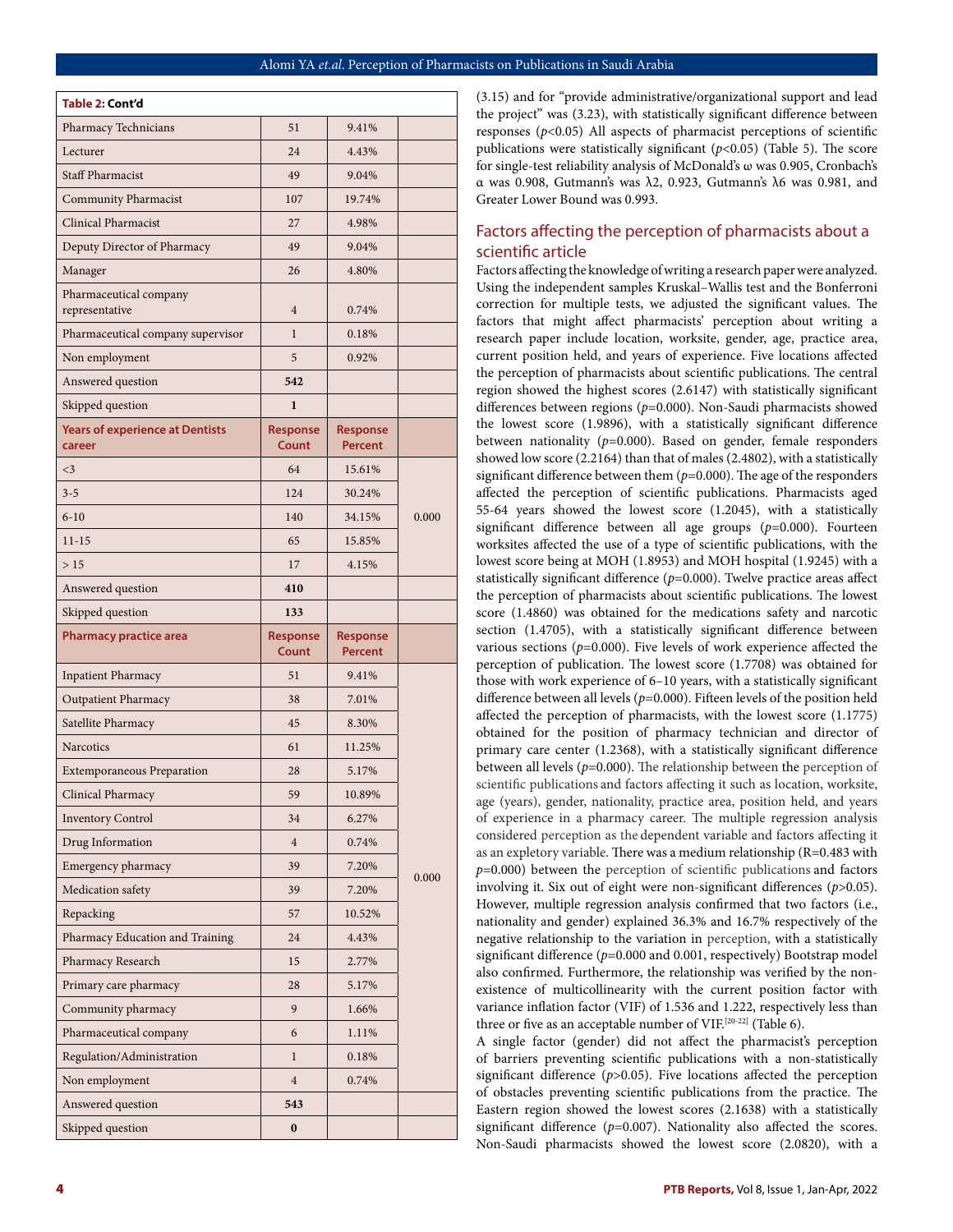| Table 3: The Pharmacist's Perception of Scientific Publications.                                                             |     |                          |     |        |     |                  |              |                 |              |                             |              |                            |            |
|------------------------------------------------------------------------------------------------------------------------------|-----|--------------------------|-----|--------|-----|------------------|--------------|-----------------|--------------|-----------------------------|--------------|----------------------------|------------|
|                                                                                                                              |     | <b>Strongly</b><br>Agree |     | Agree  |     | <b>Uncertain</b> |              | <b>Disagree</b> |              | <b>Strongly</b><br>Disagree | <b>Total</b> | <b>Weighted</b><br>Average | $p$ -value |
| The pharmacy publications essential<br>for the pharmacist?                                                                   | 296 | 54.51%                   | 119 | 21.92% | 34  | 6.26%            | $\mathbf{1}$ | 0.18%           | 93           | 17.13%                      | 543          | 3.97                       | 0.000      |
| My daily practice is influenced<br>by evidence-based practice<br>publications?                                               | 228 | 41.99%                   | 188 | 34.62% | 29  | 5.34%            | 16           | 2.95%           | 82           | 15.10%                      | 543          | 3.85                       | 0.000      |
| The publications finding are<br>usually relevant to me as practicing<br>pharmacist?                                          | 148 | 27.31%                   | 244 | 45.02% | 60  | 11.07%           | 9            | 1.66%           | 81           | 14.94%                      | 542          | 3.68                       | 0.000      |
| The pharmacy publications enhance<br>the quality of patient care?                                                            | 163 | 30.02%                   | 170 | 31.31% | 112 | 20.63%           | 19           | 3.50%           | 79           | 14.55%                      | 543          | 3.59                       | 0.000      |
| The pharmacy publications is<br>essential to increase my knowledge<br>and improve my skills?                                 | 163 | 30.02%                   | 132 | 24.31% | 129 | 23.76%           | 118          | 21.73%          | $\mathbf{1}$ | 0.18%                       | 543          | 3.62                       | 0.000      |
| The pharmacy publications is<br>vital for my recognition and self-<br>satisfaction?                                          | 149 | 27.44%                   | 100 | 18.42% | 124 | 22.84%           | 157          | 28.91%          | 13           | 2.39%                       | 543          | 3.40                       | 0.000      |
| Teaching pharmacy publications<br>should be a part of the training<br>program/pharmacy college<br>curriculum?                | 148 | 27.66%                   | 135 | 25.23% | 186 | 34.77%           | 46           | 8.60%           | 20           | 3.74%                       | 535          | 3.64                       | 0.000      |
| Performing pharmacy publications<br>is a complicated subject?                                                                | 154 | 28.36%                   | 119 | 21.92% | 187 | 34.44%           | 70           | 12.89%          | 13           | 2.39%                       | 543          | 3.61                       | 0.000      |
| Reading pharmacy publications<br>studies in the literature is enjoyable?                                                     | 168 | 31.00%                   | 205 | 37.82% | 120 | 22.14%           | 36           | 6.64%           | 13           | 2.40%                       | 542          | 3.88                       | 0.000      |
| I am interested in working on a<br>pharmacy publications project?                                                            | 171 | 31.49%                   | 223 | 41.07% | 114 | 20.99%           | 23           | 4.24%           | 12           | 2.21%                       | 543          | 3.95                       | 0.000      |
| I can understand the pharmacy<br>publication and pharmacy<br>publications terminology?                                       | 185 | 34.13%                   | 227 | 41.88% | 113 | 20.85%           | 17           | 3.14%           | $\mathbf{0}$ | 0.00%                       | 542          | 4.07                       | 0.000      |
| I can and conducted pharmacy<br>publications project without<br>supervision?                                                 | 166 | 30.63%                   | 159 | 29.34% | 126 | 23.25%           | 59           | 10.89%          | 32           | 5.90%                       | 542          | 3.68                       | 0.000      |
| I can evaluate the pharmacy<br>publications findings regarding their<br>application to pharmacy practice?                    | 131 | 24.13%                   | 188 | 34.62% | 116 | 21.36%           | 79           | 14.55%          | 29           | 5.34%                       | 543          | 3.58                       | 0.000      |
| I can perform a pharmacy<br>publications project?                                                                            | 137 | 25.70%                   | 204 | 38.27% | 106 | 19.89%           | 77           | 14.45%          | 9            | 1.69%                       | 533          | 3.72                       | 0.000      |
| I am waiting to perform pharmacy<br>publications if given research time<br>during my training/ teaching/<br>working hours?   | 164 | 30.20%                   | 216 | 39.78% | 91  | 16.76%           | 46           | 8.47%           | 26           | 4.79%                       | 543          | 3.82                       | 0.000      |
| I am willing and capable of<br>involvement in pharmacy<br>publications as a principal<br>investigator or co-investigator     | 173 | 31.86%                   | 191 | 35.17% | 85  | 15.65%           | 47           | 8.66%           | 47           | 8.66%                       | 543          | 3.73                       | 0.000      |
| I am willing and capable of<br>presenting my research as the poster<br>or oral presentation at any scientific<br>conference? | 180 | 33.15%                   | 173 | 31.86% | 109 | 20.07%           | 37           | 6.81%           | 44           | 8.10%                       | 543          | 3.75                       | 0.000      |
| I am interested in publishing my<br>research in the scientific medical<br>journal?                                           | 167 | 30.76%                   | 188 | 34.62% | 121 | 22.28%           | 34           | 6.26%           | 33           | 6.08%                       | 543          | 3.78                       | 0.000      |
| Pharmacy publications should NOT<br>be left to full-time pharmacist                                                          | 135 | 24.86%                   | 235 | 43.28% | 115 | 21.18%           | 29           | 5.34%           | 29           | 5.34%                       | 543          | 3.77                       | 0.000      |
| I plan to participate in pharmacy<br>publications in the future.                                                             | 176 | 32.41%                   | 205 | 37.75% | 87  | 16.02%           | 56           | 10.31%          | 19           | 3.50%                       | 543          | 3.85                       | 0.000      |
| Answered                                                                                                                     |     |                          |     |        |     |                  |              |                 |              |                             | 543          |                            |            |
| Skipped                                                                                                                      |     |                          |     |        |     |                  |              |                 |              |                             | $\bf{0}$     |                            |            |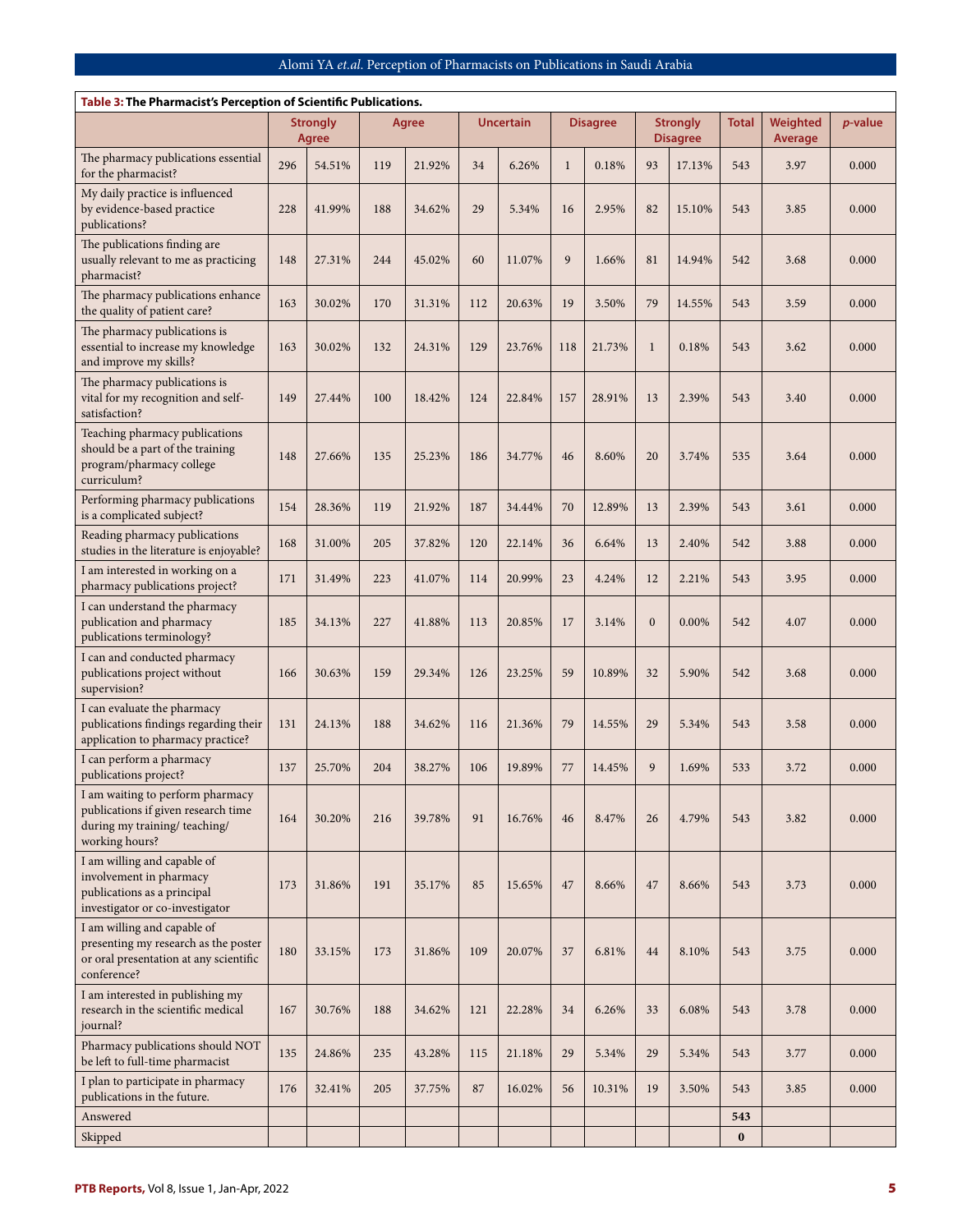| Table 4: The barriers that prevent Pharmacists from participating in pharmacy scientific publication. |     |                       |       |        |                  |        |                 |        |                                    |       |              |                            |                 |
|-------------------------------------------------------------------------------------------------------|-----|-----------------------|-------|--------|------------------|--------|-----------------|--------|------------------------------------|-------|--------------|----------------------------|-----------------|
|                                                                                                       |     | <b>Strongly Agree</b> | Agree |        | <b>Uncertain</b> |        | <b>Disagree</b> |        | <b>Strongly</b><br><b>Disagree</b> |       | <b>Total</b> | Weighted<br><b>Average</b> | <i>p</i> -value |
| Lack of interest and motivation?                                                                      | 171 | 31.49%                | 202   | 37.20% | 120              | 22.10% | 16              | 2.95%  | 34                                 | 6.26% | 543          | 3.85                       | 0.000           |
| Lack of research training?                                                                            | 94  | 17.67%                | 305   | 57.33% | 93               | 17.48% | 24              | 4.51%  | 16                                 | 3.01% | 532          | 3.82                       | 0.000           |
| The daily activities prevent<br>me from doing pharmacy<br>publication?                                | 61  | 11.42%                | 373   | 69.85% | 77               | 14.42% | 21              | 3.93%  | $\overline{2}$                     | 0.37% | 534          | 3.88                       | 0.000           |
| Difficulties in finding the<br>proper idea for the pharmacy<br>publication?                           | 91  | 16.76%                | 302   | 55.62% | 114              | 20.99% | 33              | 6.08%  | $\overline{3}$                     | 0.55% | 543          | 3.82                       | 0.000           |
| Difficulties in defining target<br>journal, and eligibility criteria?                                 | 81  | 14.92%                | 282   | 51.93% | 129              | 23.76% | 45              | 8.29%  | 6                                  | 1.10% | 543          | 3.71                       | 0.000           |
| Difficulties in obtaining ethical<br>approval?                                                        | 127 | 23.39%                | 189   | 34.81% | 141              | 25.97% | 78              | 14.36% | 8                                  | 1.47% | 543          | 3.64                       | 0.000           |
| Difficulties in writing interpreting<br>the results?                                                  | 124 | 22.84%                | 204   | 37.57% | 147              | 27.07% | 67              | 12.34% | $\mathbf{1}$                       | 0.18% | 543          | 3.71                       | 0.000           |
| Lack of supervision/mentorship?                                                                       | 127 | 23.83%                | 197   | 36.96% | 137              | 25.70% | 54              | 10.13% | 18                                 | 3.38% | 533          | 3.68                       | 0.000           |
| Difficulties Writing a manuscript<br>for publication in a scientific<br>journal                       | 163 | 30.07%                | 198   | 36.53% | 67               | 12.36% | 95              | 17.53% | 19                                 | 3.51% | 542          | 3.72                       | 0.000           |
| Answered                                                                                              |     |                       |       |        |                  |        |                 |        |                                    |       | 543          |                            |                 |
| Skipped                                                                                               |     |                       |       |        |                  |        |                 |        |                                    |       | $\mathbf{0}$ |                            |                 |

| Table 5: The barriers the suggestions to stimulate interest in pharmacy publications.                   |        |                       |        |     |                  |     |                 |     |                                    |                |              |                     |                 |
|---------------------------------------------------------------------------------------------------------|--------|-----------------------|--------|-----|------------------|-----|-----------------|-----|------------------------------------|----------------|--------------|---------------------|-----------------|
|                                                                                                         |        | <b>Strongly Agree</b> | Agree  |     | <b>Uncertain</b> |     | <b>Disagree</b> |     | <b>Strongly</b><br><b>Disagree</b> |                | <b>Total</b> | Weighted<br>Average | <i>p</i> -value |
| Assurance that pharmacy<br>publications results will be<br>implemented in practice                      | 22.51% | 122                   | 21.59% | 117 | 27.86%           | 151 | 20.85%          | 113 | 7.20%                              | 39             | 542          | 3.31                | 0.000           |
| Reimbursement for conducting<br>pharmacy publications in<br>pharmacy practice                           | 9.78%  | 53                    | 32.47% | 176 | 35.79%           | 194 | 19.00%          | 103 | 2.95%                              | 16             | 542          | 3.27                | 0.000           |
| Improved/integrated interaction<br>between pharmacist and other<br>healthcare teams                     | 13.10% | 71                    | 34.69% | 188 | 38.75%           | 210 | 11.99%          | 65  | 1.48%                              | 8              | 542          | 3.46                | 0.000           |
| Creating awareness about<br>pharmacy practice-based<br>pharmacy publications and<br>benefit to practice | 18.27% | 99                    | 34.13% | 185 | 34.87%           | 189 | 12.36%          | 67  | 0.37%                              | $\overline{2}$ | 542          | 3.58                | 0.000           |
| Recognition by other members of<br>healthcare team                                                      | 16.97% | 92                    | 22.69% | 123 | 52.03%           | 282 | 8.12%           | 44  | 0.18%                              | $\mathbf{1}$   | 542          | 3.48                | 0.000           |
| Teach undergraduates that<br>pharmacy publications are an<br>integral part of the practice.             | 27.09% | 146                   | 25.23% | 136 | 39.89%           | 215 | 4.27%           | 23  | 3.53%                              | 19             | 539          | 3.68                | 0.000           |
| Provide continuing education<br>points for pharmacy publications<br>participation                       | 19.74% | 107                   | 29.34% | 159 | 33.76%           | 183 | 12.18%          | 66  | 4.98%                              | 27             | 542          | 3.47                | 0.000           |
| Provide administrative/<br>organizational support and lead<br>the project                               | 16.39% | 89                    | 18.78% | 102 | 40.52%           | 220 | 19.89%          | 108 | 4.42%                              | 24             | 543          | 3.23                | 0.000           |
| Have pharmacy publications-<br>experienced pharmacists mentor                                           | 9.59%  | 52                    | 25.46% | 138 | 39.67%           | 215 | 21.03%          | 114 | 4.24%                              | 23             | 542          | 3.15                | 0.000           |
| Provide training specific to<br>the pharmacy publications                                               | 22.28% | 121                   | 18.60% | 101 | 32.60%           | 177 | 20.44%          | 111 | 6.08%                              | 33             | 543          |                     | 0.000           |
| Answered                                                                                                |        |                       |        |     |                  |     |                 |     |                                    |                | 543          |                     |                 |
| Skipped                                                                                                 |        |                       |        |     |                  |     |                 |     |                                    |                | $\mathbf{0}$ |                     |                 |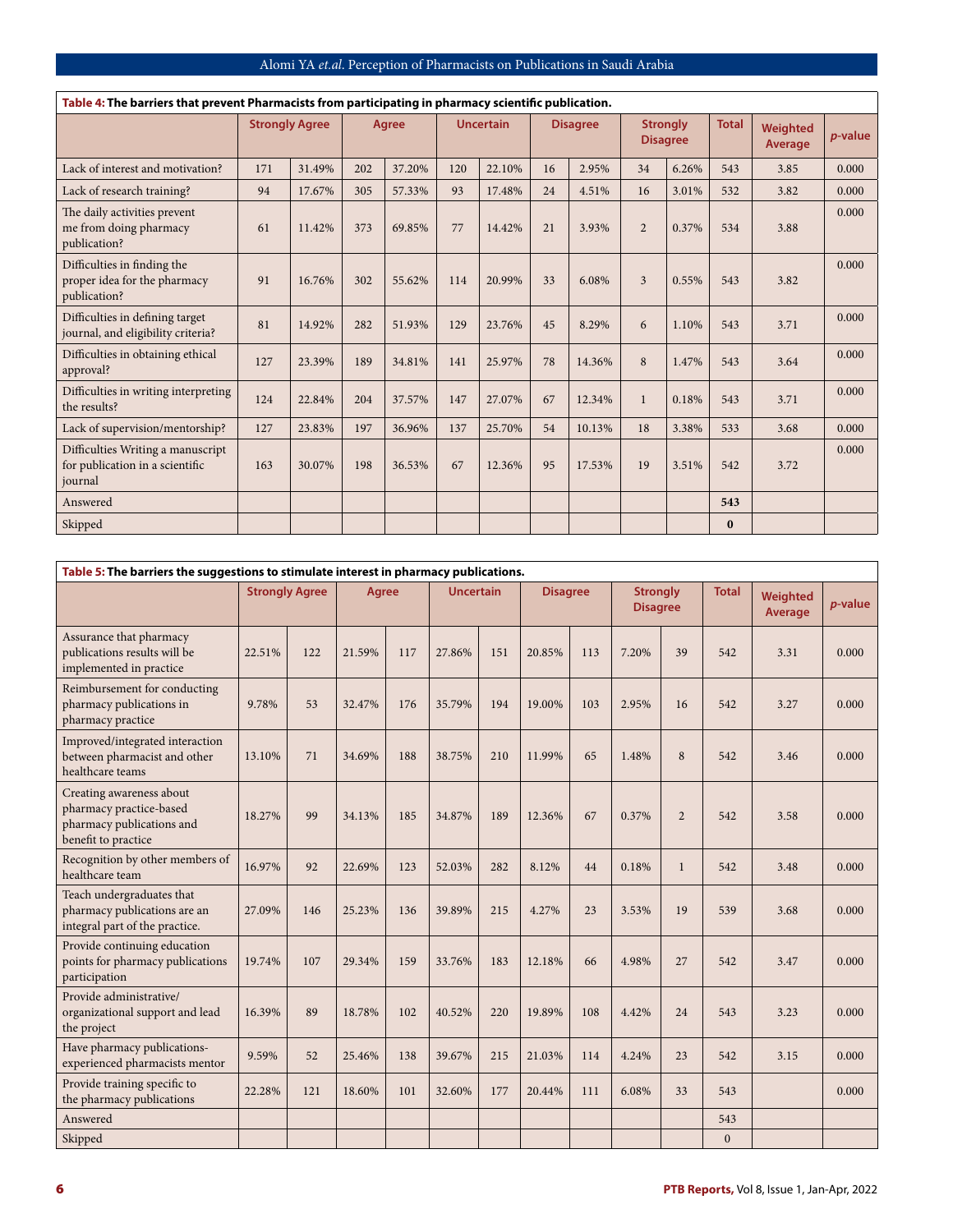|              | Table 6: Multiple regression of Factors with the Pharmacist's Perception of Scientific Publications.                                                                                                                                                               |                   |                               |        |                   |                                              |                      |                                            |                              |       |                       |                                           |                                          |            |
|--------------|--------------------------------------------------------------------------------------------------------------------------------------------------------------------------------------------------------------------------------------------------------------------|-------------------|-------------------------------|--------|-------------------|----------------------------------------------|----------------------|--------------------------------------------|------------------------------|-------|-----------------------|-------------------------------------------|------------------------------------------|------------|
|              |                                                                                                                                                                                                                                                                    |                   |                               |        |                   | <b>Unstandardized</b><br><b>Coefficients</b> |                      | <b>Standardized</b><br><b>Coefficients</b> |                              |       |                       | 95.0% Confidence<br><b>Interval for B</b> | <b>Collinearity</b><br><b>Statistics</b> |            |
|              | <b>Model</b>                                                                                                                                                                                                                                                       | R                 | $\mathsf{R}$<br><b>Square</b> | F.     | Sig.              | B                                            | Std.<br><b>Error</b> | <b>Beta</b>                                | t                            | Sig.  | Lower<br><b>Bound</b> | <b>Upper</b><br><b>Bound</b>              | <b>Tolerance</b>                         | <b>VIF</b> |
| $\mathbf{1}$ | (Constant)                                                                                                                                                                                                                                                         | .483 <sup>b</sup> | .233                          | 15.221 | .000 <sup>b</sup> | 3.716                                        | 0.199                |                                            | 18.628                       | 0.000 | 3.324                 | 4.108                                     |                                          |            |
|              | Locations                                                                                                                                                                                                                                                          |                   |                               |        |                   | $-0.020$                                     | 0.026                | $-0.037$                                   | $-0.785$                     | 0.433 | $-0.071$              | 0.030                                     | 0.882                                    | 1.134      |
|              | Sector of work                                                                                                                                                                                                                                                     |                   |                               |        |                   | $-0.003$                                     | 0.018                | $-0.010$                                   | $-0.161$                     | 0.872 | $-0.039$              | 0.033                                     | 0.489                                    | 2.043      |
|              | Age (years)                                                                                                                                                                                                                                                        |                   |                               |        |                   | 0.020                                        | 0.017                | 0.056                                      | 1.174                        | 0.241 | $-0.014$              | 0.054                                     | 0.844                                    | 1.186      |
|              | Nationality                                                                                                                                                                                                                                                        |                   |                               |        |                   | $-0.611$                                     | 0.091                | $-0.363$                                   | $-6.692$                     | 0.000 | $-0.790$              | $-0.431$                                  | 0.651                                    | 1.536      |
|              | <b>Sex</b>                                                                                                                                                                                                                                                         |                   |                               |        |                   | $-0.281$                                     | 0.082                | $-0.167$                                   | $-3.442$                     | 0.001 | $-0.441$              | $-0.120$                                  | 0.818                                    | 1.222      |
|              | Practice area                                                                                                                                                                                                                                                      |                   |                               |        |                   | $-0.011$                                     | 0.009                | $-0.059$                                   | $-1.145$                     | 0.253 | $-0.029$              | 0.008                                     | 0.724                                    | 1.381      |
|              | <b>Current Position</b>                                                                                                                                                                                                                                            |                   |                               |        |                   | 0.014                                        | 0.013                | 0.063                                      | 1.110                        | 0.268 | $-0.011$              | 0.040                                     | 0.595                                    | 1.681      |
|              | Experiences                                                                                                                                                                                                                                                        |                   |                               |        |                   | $-0.076$                                     | 0.040                | $-0.099$                                   | $-1.921$                     | 0.055 | $-0.154$              | 0.002                                     | 0.716                                    | 1.397      |
|              | a. Dependent Variable: Pharmacist's Perception of Scientific Publications <sup>a</sup> , Predictors <sup>b</sup> : (Constant), Location, Site of work, Age (years), Nationality, Pharmacist<br>gender, Practice area, Current Position, and pharmacist experiances |                   |                               |        |                   |                                              |                      |                                            |                              |       |                       |                                           |                                          |            |
|              |                                                                                                                                                                                                                                                                    |                   |                               |        |                   |                                              |                      | <b>Bootstrap for Coefficients</b>          |                              |       |                       |                                           |                                          |            |
|              |                                                                                                                                                                                                                                                                    |                   |                               |        |                   |                                              |                      |                                            | <b>Bootstrap<sup>a</sup></b> |       |                       |                                           |                                          |            |
|              |                                                                                                                                                                                                                                                                    |                   |                               |        |                   |                                              |                      |                                            |                              |       |                       |                                           | 95% Confidence Interval                  |            |
|              | <b>Model</b>                                                                                                                                                                                                                                                       |                   | B                             |        | <b>Bias</b>       |                                              |                      | <b>Std. Error</b>                          | Sig. (2-tailed)              |       | Lower                 |                                           | <b>Upper</b>                             |            |
| 1            | (Constant)                                                                                                                                                                                                                                                         |                   | 3.716                         |        | $-0.009$          |                                              |                      | 0.182                                      | 0.001                        |       | 3.360                 |                                           | 4.090                                    |            |
|              | Locations                                                                                                                                                                                                                                                          |                   | $-0.020$                      |        | 0.001             |                                              |                      | 0.027                                      | 0.482                        |       | $-0.073$              |                                           | 0.031                                    |            |
|              | Sector of work                                                                                                                                                                                                                                                     |                   | $-0.003$                      |        | 0.000             |                                              |                      | 0.020                                      | 0.890                        |       | $-0.043$              |                                           | 0.038                                    |            |
|              | Age (years)                                                                                                                                                                                                                                                        |                   | 0.020                         |        | 0.001             |                                              |                      | 0.019                                      | 0.286                        |       | $-0.015$              |                                           | 0.058                                    |            |
|              | Nationality                                                                                                                                                                                                                                                        |                   | $-0.611$                      |        | $-0.004$          |                                              |                      | 0.095                                      | 0.001                        |       |                       | $-0.801$                                  | $-0.421$                                 |            |
|              | Sex                                                                                                                                                                                                                                                                |                   | $-0.281$                      |        | 0.006             |                                              |                      | 0.081                                      | 0.001                        |       |                       | $-0.434$                                  | $-0.113$                                 |            |
|              | Practice area                                                                                                                                                                                                                                                      |                   | $-0.011$                      |        | 0.000             |                                              |                      | 0.011                                      | 0.308                        |       |                       | $-0.032$                                  | 0.010                                    |            |
|              | <b>Current Position</b>                                                                                                                                                                                                                                            |                   | 0.014                         |        | $-0.001$          |                                              |                      | 0.012                                      | 0.246                        |       | $-0.012$              |                                           | 0.038                                    |            |
|              | Experiences                                                                                                                                                                                                                                                        |                   | $-0.076$                      |        | 0.001             |                                              |                      | 0.048                                      | 0.119                        |       |                       | $-0.173$                                  | 0.018                                    |            |
|              | a. Unless otherwise noted, bootstrap results are based on 1000 bootstrap samples                                                                                                                                                                                   |                   |                               |        |                   |                                              |                      |                                            |                              |       |                       |                                           |                                          |            |

statistically significant difference between the various nationals (*p*=0.000). Six different age groups affected the perception of barriers preventing publication practice, with the lowest score (1.444) obtained for the age group of 75 and above, with statistically significant differences (*p*=0.000). Fourteen working sites affected the knowledge of types of scientific publications, with the lowest score (1.6902) obtained for the private primary care centers, with a statistically significant difference (*p*=0.000). Twelve practice areas affected the knowledge of types of scientific publications, with the lowest score (1.8205) obtained for the emergency pharmacy with a statistically significant difference  $(p=0.000)$ . Five levels of years of experience affected the knowledge of types of scientific publications, with the lowest score (2.1767) obtained for 6–10 years of work experience, with statistically significant difference between them (*p*=0.000). Fifteen levels of the position held affected the knowledge of types of scientific publications, with the lowest score (1.7113) obtained for the community pharmacy with statistically significant difference  $(p=0.000)$ . The relationship between the perception of pharmacists about barriers preventing pharmacists from participating in scientific publications and factors affecting it were analyzed. The multiple regression analysis was performed by considering the perception of obstacles that prevent pharmacists from participating in scientific publicationsas the dependent variable and factors affecting it as

the expletory variable. There was a medium relationship (R=0.420 with *p*=0.000) between the dependent and the expletory variables. Four out of eight factors showed non-significant differences (*p*>0.05). However, three factors such as location, nationality, and practice area explained 11.8%, 29.1%, and 2.1% negative relationship. In contrast, the factor's current position explained 16.4% of the positive relationship to the variation in pharmacist perception of barriers. There was a statistically significant difference between the four variables (*p*=0.015, 0.000, 0.000, and 0.015, respectively). The non-existence of multicollinearity verified the relationship with the current position factor with variance inflation factor (VIF) of 1.134, 1.536, 1.381, and 1.681, respectively, which was less than three or five as an acceptable number of VIF.20-22 (Table 7).

Five locations affected the perception of pharmacists about stimulating interest in scientific publications. The western region showed the lowest scores (2.2970) with a statistically significant difference (*p*=0.000). Nationality also affected the scores, with non-Saudi having the highest score  $(2.8464)$ , with a statistically significant difference  $(p=0.000)$ . Gender affected the perception of pharmacists about stimulating interest in scientific publications, with the highest score obtained for females (2.6822) followed by males (2.4949), with a statistically significant difference between gender (*p*=0.000). Six different age groups affected the perception of stimulation of scientific publications.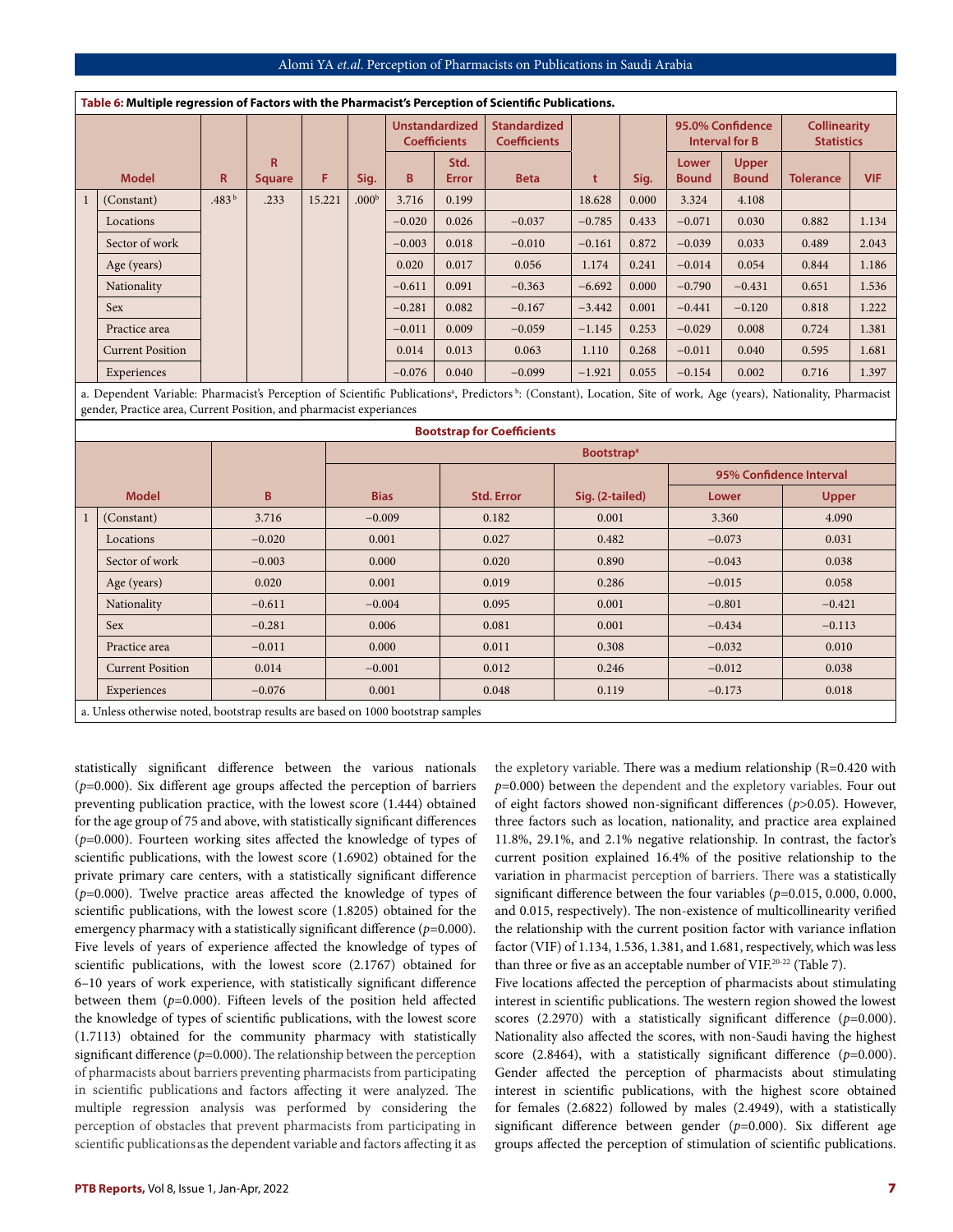|              | Table 7: Multiple regression of Factors with the barriers prevent Pharmacists participating in scientific Publications <sup>a</sup> .                                                                                                                                    |                   |                    |        |                   |          |                                              |                                            |                              |       |                       |                                           |                                          |            |
|--------------|--------------------------------------------------------------------------------------------------------------------------------------------------------------------------------------------------------------------------------------------------------------------------|-------------------|--------------------|--------|-------------------|----------|----------------------------------------------|--------------------------------------------|------------------------------|-------|-----------------------|-------------------------------------------|------------------------------------------|------------|
|              |                                                                                                                                                                                                                                                                          |                   |                    |        |                   |          | <b>Unstandardized</b><br><b>Coefficients</b> | <b>Standardized</b><br><b>Coefficients</b> |                              |       |                       | 95.0% Confidence<br><b>Interval for B</b> | <b>Collinearity</b><br><b>Statistics</b> |            |
|              | <b>Model</b>                                                                                                                                                                                                                                                             | R                 | R<br><b>Square</b> | F      | Sig.              | B        | Std.<br><b>Error</b>                         | <b>Beta</b>                                | t                            | Sig.  | Lower<br><b>Bound</b> | <b>Upper</b><br><b>Bound</b>              | <b>Tolerance</b>                         | <b>VIF</b> |
| 1            | (Constant)                                                                                                                                                                                                                                                               | .420 <sup>b</sup> | .176               | 10.680 | .000 <sup>b</sup> | 3.140    | 0.163                                        |                                            | 19.293                       | 0.000 | 2.820                 | 3.459                                     |                                          |            |
|              | Locations                                                                                                                                                                                                                                                                |                   |                    |        |                   | $-0.051$ | 0.021                                        | $-0.118$                                   | $-2.435$                     | 0.015 | $-0.092$              | $-0.010$                                  | 0.882                                    | 1.134      |
|              | Sector of work                                                                                                                                                                                                                                                           |                   |                    |        |                   | $-0.018$ | 0.015                                        | $-0.080$                                   | $-1.230$                     | 0.219 | $-0.048$              | 0.011                                     | 0.489                                    | 2.043      |
|              | Age (years)                                                                                                                                                                                                                                                              |                   |                    |        |                   | 0.000    | 0.014                                        | $-0.002$                                   | $-0.034$                     | 0.973 | $-0.028$              | 0.027                                     | 0.844                                    | 1.186      |
|              | Nationality                                                                                                                                                                                                                                                              |                   |                    |        |                   | $-0.385$ | 0.074                                        | $-0.291$                                   | $-5.176$                     | 0.000 | $-0.532$              | $-0.239$                                  | 0.651                                    | 1.536      |
|              | <b>Sex</b>                                                                                                                                                                                                                                                               |                   |                    |        |                   | 0.036    | 0.067                                        | 0.027                                      | 0.545                        | 0.586 | $-0.095$              | 0.167                                     | 0.818                                    | 1.222      |
|              | Practice area                                                                                                                                                                                                                                                            |                   |                    |        |                   | $-0.031$ | 0.008                                        | $-0.221$                                   | $-4.144$                     | 0.000 | $-0.046$              | $-0.016$                                  | 0.724                                    | 1.381      |
|              | <b>Current Position</b>                                                                                                                                                                                                                                                  |                   |                    |        |                   | 0.029    | 0.010                                        | 0.164                                      | 2.792                        | 0.005 | 0.009                 | 0.050                                     | 0.595                                    | 1.681      |
|              | Experiences                                                                                                                                                                                                                                                              |                   |                    |        |                   | 0.009    | 0.032                                        | 0.015                                      | 0.279                        | 0.780 | $-0.054$              | 0.072                                     | 0.716                                    | 1.397      |
|              | a. Dependent Variable: Pharmacist's Perception barriers prevent participating in scientific Publicationsa, Predictors b: (Constant), Location, Site of work, Age (years),<br>Nationality, Pharmacist gender, Practice area, Current Position, and pharmacist experiances |                   |                    |        |                   |          |                                              |                                            |                              |       |                       |                                           |                                          |            |
|              |                                                                                                                                                                                                                                                                          |                   |                    |        |                   |          |                                              | <b>Bootstrap for Coefficients</b>          |                              |       |                       |                                           |                                          |            |
|              |                                                                                                                                                                                                                                                                          |                   |                    |        |                   |          |                                              |                                            | <b>Bootstrap<sup>a</sup></b> |       |                       |                                           |                                          |            |
|              |                                                                                                                                                                                                                                                                          |                   |                    |        |                   |          |                                              |                                            |                              |       |                       |                                           | 95% Confidence Interval                  |            |
|              | <b>Model</b>                                                                                                                                                                                                                                                             |                   | B                  |        | <b>Bias</b>       |          |                                              | <b>Std. Error</b>                          | Sig. (2-tailed)              |       | Lower                 |                                           | <b>Upper</b>                             |            |
| $\mathbf{1}$ | (Constant)                                                                                                                                                                                                                                                               |                   | 3.140              |        | 9.790E-06         |          |                                              | 0.160                                      |                              | 0.001 |                       | 2.838                                     |                                          | 3.457      |
|              | Locations                                                                                                                                                                                                                                                                |                   | $-0.051$           |        | 0.001             |          |                                              | 0.024                                      | 0.027                        |       | $-0.096$              |                                           | $-0.002$                                 |            |
|              | Sector of work                                                                                                                                                                                                                                                           |                   | $-0.018$           |        | 0.000             |          |                                              | 0.018                                      | 0.316                        |       | $-0.053$              |                                           | 0.017                                    |            |
|              | Age (years)                                                                                                                                                                                                                                                              |                   | 0.000              |        | 0.001             |          |                                              | 0.012                                      | 0.961                        |       |                       | $-0.023$                                  | 0.024                                    |            |
|              | Nationality                                                                                                                                                                                                                                                              |                   | $-0.385$           |        | $-0.002$          |          |                                              | 0.079                                      | 0.001                        |       |                       | $-0.537$                                  | $-0.228$                                 |            |
|              | Sex                                                                                                                                                                                                                                                                      |                   | 0.036              |        | 0.003             |          |                                              | 0.077                                      | 0.640                        |       |                       | $-0.123$                                  | 0.190                                    |            |
|              | Practice area                                                                                                                                                                                                                                                            |                   | $-0.031$           |        | 0.000             |          |                                              | 0.009                                      | 0.001                        |       |                       | $-0.050$                                  | $-0.014$                                 |            |
|              | <b>Current Position</b>                                                                                                                                                                                                                                                  |                   | 0.029              |        | $-8.201E - 05$    |          |                                              | 0.011                                      | 0.009                        |       | 0.008                 |                                           | 0.050                                    |            |
|              | Experiences                                                                                                                                                                                                                                                              |                   | 0.009              |        | $-0.002$          |          |                                              | 0.041                                      | 0.849                        |       |                       | $-0.073$                                  | 0.087                                    |            |
|              | a. Unless otherwise noted, bootstrap results are based on 1000 bootstrap samples                                                                                                                                                                                         |                   |                    |        |                   |          |                                              |                                            |                              |       |                       |                                           |                                          |            |

The lowest score (1.2500) was obtained for those in the age group of 65–74 years, with a statistically significant difference between all age groups (*p*=0.000). Fourteen worksites affected the perception of stimulation of scientific publications, with the lowest score (2.0741) obtained for the university, with a statistically significant difference between all worksites (*p*=0.000). Twelve practice areas affected the perception of stimulation of scientific publications, with the lowest score (1.7537) obtained for the pharmaceutical companies and pharmacy research practice areas (2.1800), with statistically significant differences between all practice areas (*p*=0.000). Five levels of years of experience affected the perception of stimulation of scientific publications, with the lowest score (2.0800) obtained for those who had less than three years of experience, with a statistically significant difference for all levels of expertise (*p*=0.000). Fifteen levels of positions held affected the perception of stimulation of scientific publications, with the lowest score obtained for the position of representative of pharmaceutical companies (1.9056) and staff pharmacist (2.0615), with a statistically significant difference between all positions  $(p=0.000)$ . Next, we analyzed the relationship between the perception of suggestions about stimulating interest in scientific publications and factors affecting it. Multiple regression analysis was performed to investigate the relationship between the dependent variable and factors affecting it. The study revealed a medium relationship ( $R=0.420$  with  $p=0.000$ ) between the perception of scientific publications and factors. Six out of eight factors were found to be nonsignificant ( $p$ >0.05). However, multiple regression analysis confirmed that one factor (location) explained a 15.3% negative relationship. Besides, two factors (nationality and years of experience) explained 33.6% and 16.9% positive relationship to the variation, with a statistically significant difference ( $p=0.001$ , 0.000, and 0.001) respectively, which the Bootstrap model confirmed. In addition, the relationship was verified by the non-existence of multicollinearity with the current position held with VIF=  $1.134$ ,  $1.536$ , and  $1.397$ , respectively, less than three or five<sup>20-22</sup> (Table 8).

### **DISCUSSION**

The perception and attitude of pharmacists reflected their participation in the research and publication process.23,24 Knowledge is the background of perception;25 therefore, exploring the perception of pharmacists is critical to setting up a plan for improving and changing attitudes and perceptions of scientific publications. The survey questionnaire was validated based on a high-reliability test and a convenient sample. The majority of the responders were from the local region and had different ages, gender, nationality, occupational status, and membership of healthcare boards. The average score of perception of pharmacists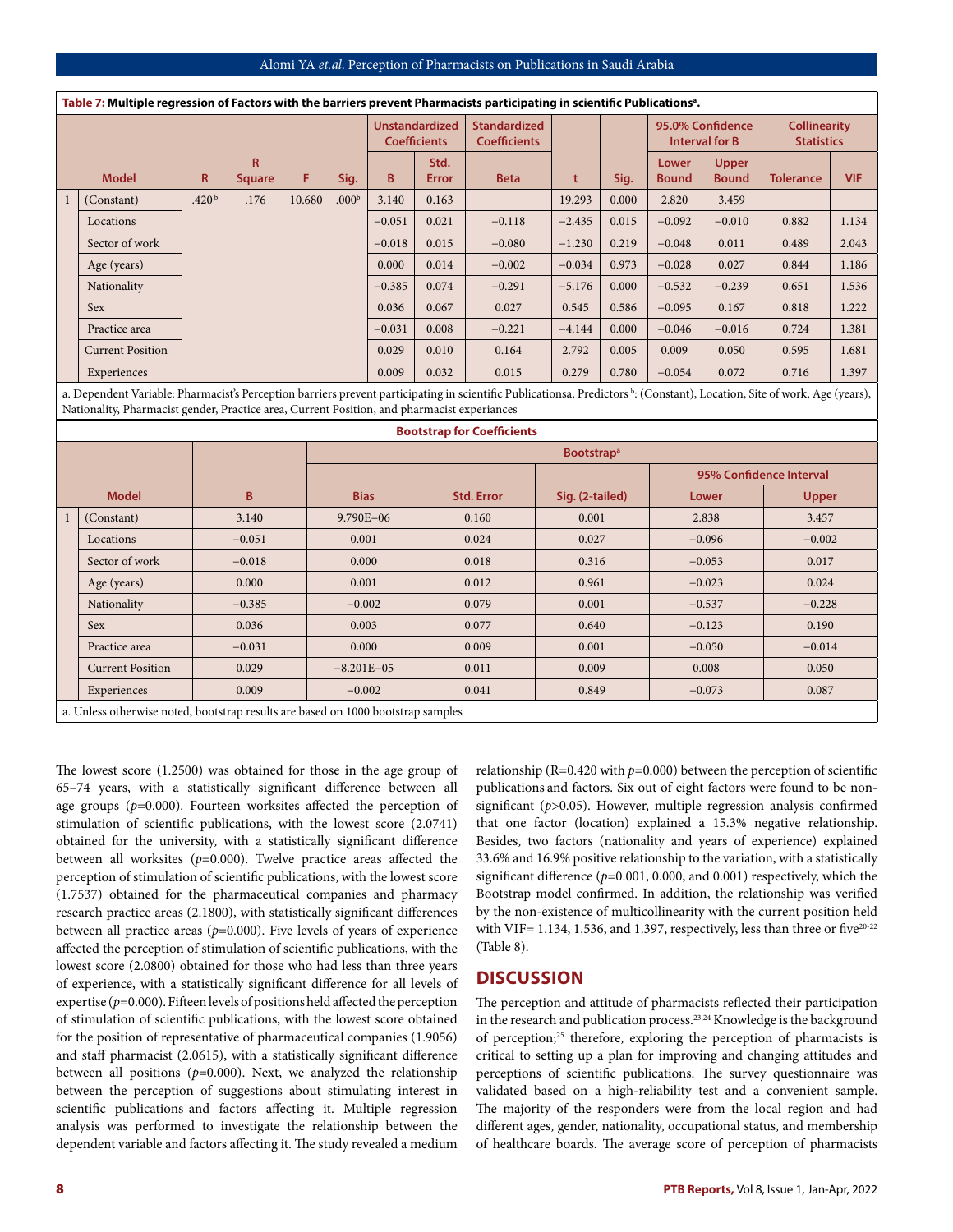|              | Table 8: Multiple regression of Factors with the suggestions to stimulate interest in scientific Publications <sup>a</sup> .                                                                                                                                                |                   |                                          |        |                   |          |                                              |                                            |                              |       |                       |                                           |                                          |            |
|--------------|-----------------------------------------------------------------------------------------------------------------------------------------------------------------------------------------------------------------------------------------------------------------------------|-------------------|------------------------------------------|--------|-------------------|----------|----------------------------------------------|--------------------------------------------|------------------------------|-------|-----------------------|-------------------------------------------|------------------------------------------|------------|
|              |                                                                                                                                                                                                                                                                             |                   |                                          |        |                   |          | <b>Unstandardized</b><br><b>Coefficients</b> | <b>Standardized</b><br><b>Coefficients</b> |                              |       |                       | 95.0% Confidence<br><b>Interval for B</b> | <b>Collinearity</b><br><b>Statistics</b> |            |
|              | <b>Model</b>                                                                                                                                                                                                                                                                | R                 | $\overline{\mathsf{R}}$<br><b>Square</b> | F      | Sig.              | B        | Std.<br><b>Error</b>                         | <b>Beta</b>                                | t                            | Sig.  | Lower<br><b>Bound</b> | <b>Upper</b><br><b>Bound</b>              | <b>Tolerance</b>                         | <b>VIF</b> |
| $\mathbf{1}$ | (Constant)                                                                                                                                                                                                                                                                  | .486 <sup>b</sup> | .236                                     | 15.452 | .000 <sup>b</sup> | 1.677    | 0.155                                        |                                            | 10.818                       | 0.000 | 1.372                 | 1.981                                     |                                          |            |
|              | Locations                                                                                                                                                                                                                                                                   |                   |                                          |        |                   | $-0.066$ | 0.020                                        | $-0.153$                                   | $-3.296$                     | 0.001 | $-0.105$              | $-0.026$                                  | 0.882                                    | 1.134      |
|              | Sector of work                                                                                                                                                                                                                                                              |                   |                                          |        |                   | 0.004    | 0.014                                        | 0.020                                      | 0.314                        | 0.754 | $-0.023$              | 0.032                                     | 0.489                                    | 2.043      |
|              | Age (years)                                                                                                                                                                                                                                                                 |                   |                                          |        |                   | 0.014    | 0.013                                        | 0.049                                      | 1.025                        | 0.306 | $-0.013$              | 0.040                                     | 0.844                                    | 1.186      |
|              | Nationality                                                                                                                                                                                                                                                                 |                   |                                          |        |                   | 0.440    | 0.071                                        | 0.336                                      | 6.207                        | 0.000 | 0.301                 | 0.580                                     | 0.651                                    | 1.536      |
|              | Sex                                                                                                                                                                                                                                                                         |                   |                                          |        |                   | 0.110    | 0.063                                        | 0.084                                      | 1.730                        | 0.084 | $-0.015$              | 0.234                                     | 0.818                                    | 1.222      |
|              | Practice area                                                                                                                                                                                                                                                               |                   |                                          |        |                   | $-0.012$ | 0.007                                        | $-0.085$                                   | $-1.649$                     | 0.100 | $-0.026$              | 0.002                                     | 0.724                                    | 1.381      |
|              | <b>Current Position</b>                                                                                                                                                                                                                                                     |                   |                                          |        |                   | 0.009    | 0.010                                        | 0.053                                      | 0.936                        | 0.350 | $-0.010$              | 0.029                                     | 0.595                                    | 1.681      |
|              | Experiences                                                                                                                                                                                                                                                                 |                   |                                          |        |                   | 0.100    | 0.031                                        | 0.169                                      | 3.266                        | 0.001 | 0.040                 | 0.161                                     | 0.716                                    | 1.397      |
|              | a. Dependent Variable: Pharmacist's Perception suggestions to stimulate interest in scientific Publicationsa, Predictors b: (Constant), Location, Site of work, Age<br>(years), Nationality, Pharmacist gender, Practice area, Current Position, and pharmacist experiances |                   |                                          |        |                   |          |                                              |                                            |                              |       |                       |                                           |                                          |            |
|              |                                                                                                                                                                                                                                                                             |                   |                                          |        |                   |          |                                              | <b>Bootstrap for Coefficients</b>          |                              |       |                       |                                           |                                          |            |
|              |                                                                                                                                                                                                                                                                             |                   |                                          |        |                   |          |                                              |                                            | <b>Bootstrap<sup>a</sup></b> |       |                       |                                           |                                          |            |
|              |                                                                                                                                                                                                                                                                             |                   |                                          |        |                   |          |                                              |                                            |                              |       |                       |                                           | 95% Confidence Interval                  |            |
|              | <b>Model</b>                                                                                                                                                                                                                                                                |                   | B                                        |        | <b>Bias</b>       |          |                                              | <b>Std. Error</b>                          | Sig. (2-tailed)              |       |                       | Lower                                     | <b>Upper</b>                             |            |
| $\mathbf{1}$ | (Constant)                                                                                                                                                                                                                                                                  |                   | 1.677                                    |        | 0.003             |          |                                              | 0.179                                      | 0.001                        |       | 1.308                 |                                           | 2.022                                    |            |
|              | Locations                                                                                                                                                                                                                                                                   |                   | $-0.066$                                 |        | $-0.001$          |          |                                              | 0.021                                      | 0.004                        |       | $-0.111$              |                                           | $-0.025$                                 |            |
|              | Sector of work                                                                                                                                                                                                                                                              |                   | 0.004                                    |        | 0.001             |          |                                              | 0.014                                      | 0.730                        |       | $-0.021$              |                                           | 0.034                                    |            |
|              | Age (years)                                                                                                                                                                                                                                                                 |                   | 0.014                                    |        | 0.000             |          |                                              | 0.013                                      | 0.293                        |       | $-0.013$              |                                           | 0.038                                    |            |
|              | Nationality                                                                                                                                                                                                                                                                 |                   | 0.440                                    |        | 0.000             |          |                                              | 0.066                                      | 0.001                        |       |                       | 0.317                                     | 0.570                                    |            |
|              | <b>Sex</b>                                                                                                                                                                                                                                                                  |                   | 0.110                                    |        | $-0.002$          |          |                                              | 0.063                                      | 0.091                        |       |                       | $-0.018$                                  | 0.231                                    |            |
|              | Practice area                                                                                                                                                                                                                                                               |                   | $-0.012$                                 |        | 0.000             |          |                                              | 0.008                                      | 0.121                        |       |                       | $-0.026$                                  | 0.003                                    |            |
|              | <b>Current Position</b>                                                                                                                                                                                                                                                     |                   | 0.009                                    |        | 0.000             |          |                                              | 0.009                                      | 0.308                        |       | $-0.008$              |                                           | 0.027                                    |            |
|              | Experiences                                                                                                                                                                                                                                                                 |                   | 0.100                                    |        | 0.000             |          |                                              | 0.039                                      | 0.009                        |       |                       | 0.022                                     | 0.178                                    |            |
|              | a. Unless otherwise noted, bootstrap results are based on 1000 bootstrap samples                                                                                                                                                                                            |                   |                                          |        |                   |          |                                              |                                            |                              |       |                       |                                           |                                          |            |

about scientific publications was found to be satisfactory. This result emphasizes the fact there is a positive attitude among pharmacists about understanding the basic terminology of publications. They also believe that pharmacy publications are essential for them, which is similar to the results of a previous study.25

However, some aspects of perceptions did not reach an optimal level. For instance, pharmacists believe that pharmacy publications should not necessarily be done for the sake of self-recognition or satisfaction. Participation in scientific publications is a factor or tool for promotions in the pharmacy practice. It is challenging to consider the employment proportion by a long and complicated procedure of scientific publication. Moreover, a pharmacist is not fully skilled in evaluating publicationrelated activities. Furthermore, the pharmacist did not fully agree that publications improved patient's quality of life. That has explored insufficient experiences in research practice, particularly the pharmacist did not participate in any clinical trials at their healthcare organizations. The findings of this study showed that the average perception of barriers that prevent the implementation of scientific publication was satisfactory. The pharmacists believe that the most significant barriers were busy schedules and lack of interest and motivation, similar to a previous study<sup>5</sup> and differed from another.<sup>6</sup> If the pharmacy department does not have a research and development section, then the institution's basic

policies and procedures of research publications should be changed, which agrees with a previous study.<sup>26</sup> In that case, the pharmacist might be depressed to do the scientific research and publications. Therefore, pharmacists believe that research publications are not necessarily there for career improvement and promotion. The pharmacists are not considered some barriers like ethical approval or lack of support of a mentor. However, the ethical committee can facilitate the acceptance of research, and educators or mentors can supervise the research and support the pharmacists willing to publish. They provide full cooperation for publication. The average scores of stimulation elements were fair, emphasizing the undergraduate and postgraduate education and training of scientific publications.

### Factors affecting the perception of pharmacists about scientific publications

Various factors might affect the perception of scientific publications. Based on the geographic location of the pharmacist, the central region showed a high perception of scientific publications because it contained several Healthcare institutions and research Center done various scientific publications annually. Moreover, the university published multiple articles in various scientific journals. Saudi pharmacists had a higher perception than non-Saudi pharmacists because they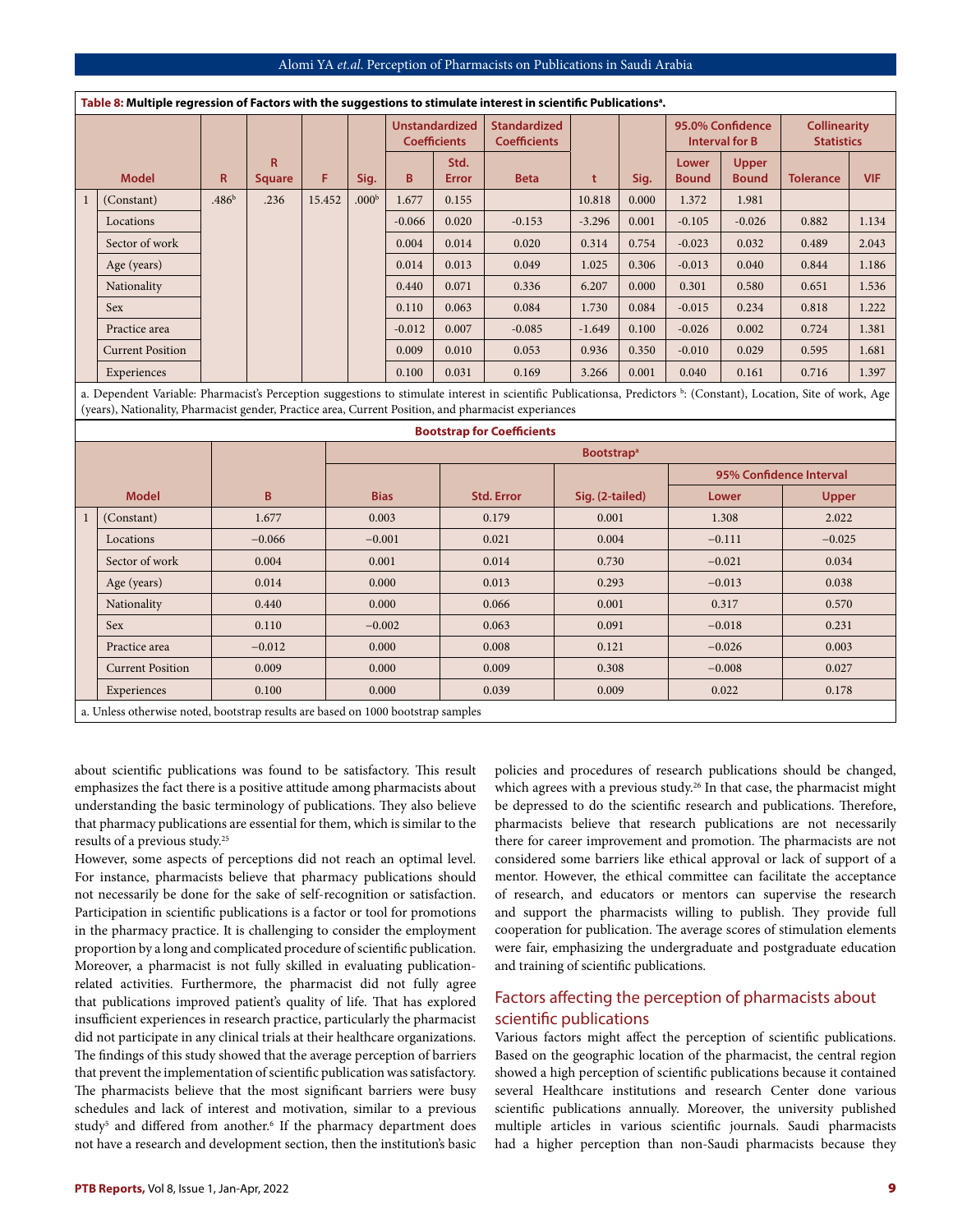have appropriate education and training, which might help promote pharmacy careers. Male responders had more perceptions of scientific publications than female responders because they were more interested in research and publications. Older pharmacists with less experience had a low perception of scientific publication, which is related to reducing the perception by the time with getting old, with continues busy workload. Besides, the pharmacist publication was not recognized by the pharmacy administration or the absence of support from the healthcare administration. The Ministry of Health (MOH) hospital showed an inadequate perception of scientific publications related to the lack of financial or administrative support and weak research and development activities. The pharmacy practice area or higher position held negatively affected the perception of scientific publications, which maybe because of the busy schedule of administration activities.

Various factors might affect the perception of barriers preventing scientific publications. For instance, based on the pharmacists' geographic location, the eastern region showed the lowest perception because most of the obstacles did not exist or were removed. Non-Saudi pharmacists had a low perception of barriers than that of Saudi pharmacists. They participated in the publication related activities without barriers or were not interested in the scientific publications. Old pharmacists with high experience and higher jobs affected the perception of scientific publications, which is related to a busy schedule or not being interested in doing research and publication. The practice area affected the perception development of non-interested pharmacists because they were busy and did not find support from higher administration. Various factors affected the perception of the stimulation elements for scientific publications. For instance, based on the geographic location, western region showed the lowest perception, which is related to the well-developed system of scientific publications and the pharmacist had appropriate participation. Non-Saudi professionals had a higher perception because of the administration and financial support from the healthcare organizations. Old pharmacists with more experience had the lowest perception of inadequate interest in scientific publications and busy life. Females needed more support and stimulation than that of males because there were many problems in the scientific publications. The worksite is another factor that affected the stimulation of scientific publication, as universities have everything related to the publications and provide adequate support for publications. The pharmaceutical companies and community pharmacies had the lowest score of stimulation elements, which might be because of the busy schedule and less interest in scientific publication. The pharmacist might get depressed from current situation because unavailable system or policy and procedures of research and scientific publications.

#### Limitation

This study had an acceptable sample size with good validation and a highreliability survey. However, the study showed various drawbacks, such as multiple demographic data including location, worksite, nationality, gender, years of experience, and current position. Therefore, additional study is suggested in the future to overcome the limitation.

### **CONCLUSION**

The perception of pharmacists about scientific publications was positive. However, the perception of barriers preventing scientific publications stimulation elements of scientific publications was fair. In addition, various factors affected the perception of scientific publications, such as higher age, more experience, and higher positions, which negatively affected the results. However, other factors such as location, gender, and nationality varied. Therefore, clinical and administrative support for scientific publications and implementation programs will improve pharmacy scientific publications' perception in Saudi Arabia.

#### **ACKNOWLEDGEMENT**

None.

### **CONFLICT OF INTEREST**

The authors declare that there is no conflict of interest.

### Funding

#### None

#### Consent for Publications

Informed consent was obtained from all the participants

#### Ethical Approval

This research is exempted from research and ethical committee or an institutional review board (IRB) approval.

https://www.hhs.gov/ohrp/regulations-and-policy/decisioncharts-2018/index.html

### **ABBREVIATIONS**

**MOH:** Ministry of Health; **KSA:** Kingdom of Saudi Arabia; **SPSS:** Statistical package of social sciences; **JASP:** Jeffery's Amazing Statistics Program; **STROBE:** Strengthening the reporting of observational studies in epidemiology.

### **ORCID ID**

Yousef Ahmed Alomi D https://orcid.org/0000-0003-1381-628X

### **REFERENCES**

- 1. Alomi YA, Alghamdi SJ, Alattyh RA. Strategic plan of general administration of pharmaceutical care at Ministry of Health in Saudi Arabia 2012-2022. J Pharm Pharm Sci. 2015;1(13):1-8.
- 2. Alomi YA, Alghamdi SJ, Alattyh RA, Elshenawy RA. The evaluation of pharmacy strategic plan in past. Commun Med. 2013-2016 and Forecasting of New Vision 2030 at Ministry of Health in Saudi Arabia. J Pharm Pract;2018(Jun 10);4(2):93-101.
- 3. Buxton JA, Babbitt RM, Clegg CA, Durley SF, Epplen KT, Marsden LM, *et al*. Thompson NS [ASHP guidelines]. ASHP guidelines: Minimum standard for ambulatory care pharmacy practice. Am J Health Syst Pharm. 2015 Jul 15;72(14):1221-36. doi: 10.2146/sp150005, PMID 26150573.
- 4. American society of hospital pharmacists. ASHP statement on unit dose drug distribution. Am J Hosp Pharm. 1989;46:2346.
- 5. Awaisu A, Alsalimy N. Pharmacists' involvement in and attitudes toward pharmacy practice research: A systematic review of the literature. Res Social Adm Pharm. 2015 Nov;11(6):725-48. doi: 10.1016/j.sapharm.2014.12.008, PMID 25698363.
- 6. Bhagavathula AS, Bandari DK, Jamshed SQ, Chattu VK. Pharmacy students' perception and inclination toward scholarly research publications: A multinational study. J Educ Health Promot. 2018;7:131. doi: 10.4103/jehp.jehp\_77\_18, PMID 30505859.
- 7. Shafeeq H, Hammond DA, Swanson JM, Li C, Devlin JW. Critical care PGY-2 graduate perceptions and practices regarding residency project publication. Am J Pharm Educ. 2019;83(2):6515. doi: 10.5688/ajpe6515, PMID 30962636.
- 8. Centro de Investigaciones y Publicaciones Farmacéuticas. C, Cátedra Universidad de Granada-Sandoz de Docencia e Investigación en Atención Farmacéutica. M, SPARC (Organization) I, Universidad de Granada. Grupo de Investigación en Atención Farmacéutica. Pharmacists' views on involvement in pharmacy practice research: Strategies for facilitating participation [Internet]. Vol. 5, Pharmacy Practice (Granada). Grupo de Investigación en Atención Farmacéutica, Universidad de Granada, Facultad de Farmacia; 2007 [cited 2017 Jul 26]. 59–66 p. Available from: http://scielo.isciii.es/scielo.php?pid=S1885- 642X2007000200002&script=sci\_arttext&tlng=en.
- 9. Rosenbloom K, Taylor K, Harding G. Community pharmacists' attitudes towards research. Int J Pharm Pract. 2011;8(2):103-10. doi: 10.1111/j.2042-7174.2000. tb00994.x.
- 10. Kritikos VS, Carter S, Moles RJ, Krass I. Undergraduate pharmacy students' perceptions of research in general and attitudes towards pharmacy practice research. Int J Pharm Pract. 2013;21(3):192-201. doi: 10.1111/j.2042- 7174.2012.00241.x, PMID 23418905.
- 11. Saini B, Brillant M, Filipovska J, Gelgor L, Mitchell B, Rose G, *et al*. Factors influencing Australian community pharmacists' willingness to participate in research projects - an exploratory study. Int J Pharm Pract. 2010;14(3):179-88. doi: 10.1211/ijpp.14.3.0004.